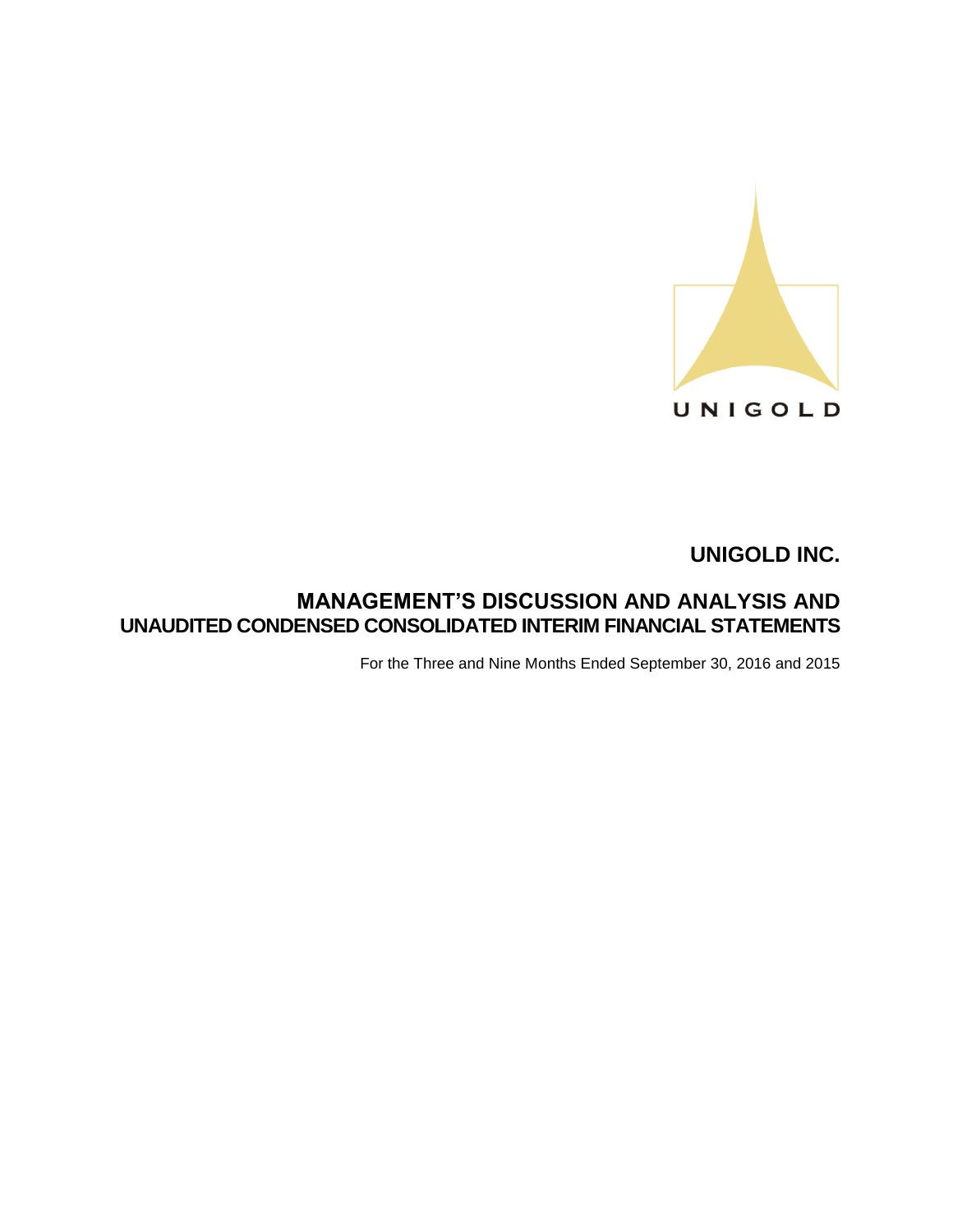# **MANAGEMENT'S DISCUSSION AND ANALYSIS**

The following discussion and analysis of the unaudited, condensed consolidated interim operating results and financial condition of Unigold Inc. ("Unigold" or the "Company") for the fiscal periods ended September 30, 2016 and 2015 should be read in conjunction with the unaudited, condensed consolidated interim financial statements of the Company and notes thereto at September 30, 2016. All financial information in this MD&A has been prepared in accordance with International Financial Reporting Standards ("IFRS"), and all dollar amounts are expressed in Canadian dollars unless otherwise indicated. Additional information, including the Company's press releases, has been filed electronically through the System for Electronic Document Analysis and Retrieval ("SEDAR") and is available online at www.sedar.com. The date of this report is November 16, 2016.

# *Company Overview*

Unigold is a Canadian based, growth oriented, junior natural resource company focused on exploring and developing its significant land position in the Dominican Republic, within the highly prospective, Cretaceous age, Tireo Formation. The Tireo Formation, an emerging gold and base metal district, is a 75 kilometre wide series of volcanic and sedimentary rocks trending northwesterly across the island of Hispaniola. Unigold's most advanced project is their 100 percent interest in the 22,613 hectare Neita Exploration Concession, located in the west central highlands of the Dominican Republic along the border with Haiti. The license for the Concession was renewed in 2012 for another five-year term (comprised of a three-year term with two one-year extensions available upon application). The first one-year extension was granted March 2015. The second extension was granted February 2016. Unigold operates through its wholly owned Canadian subsidiary, Unigold Resources Inc., and its 97 per cent owned subsidiary, Unigold Dominicana, S.R.L., which is incorporated in the Dominican Republic.

### *Forward-Looking Statements*

This MD&A contains "forward-looking information" within the meaning of applicable Canadian securities legislation. Forward-looking information includes, but is not limited to, information concerning Unigold's exploration program and planned gold production as well as Unigold's strategies and future prospects. Generally, forward-looking information can be identified by the use of forward-looking terminology such as "plans", "expects", or "does not expect", "is expected", "budget", "scheduled", "estimates", "forecasts", "intends", "anticipates", or "does not anticipate", or "believes" or variations of such words and phrases or statements that certain actions, events or results "may", "could", "would", "might", or "will be taken", "occur", or "be achieved". Forward-looking information is based on the opinions and estimates of management at the date the information is made, and is based on a number of assumptions and subject to a variety of risks and uncertainties and other factors that could cause actual events or results to differ materially from those projected in the forward-looking information. Assumptions upon which such forward-looking information is based include, without limitation, availability of skilled labour, equipment, and materials; the potential of the Company's properties to contain economic metals deposits; the Company's ability to meet its working capital needs for the twelve-month period ending December 31, 2015; and the plans, costs, timing and capital for future exploration and development of the Company's property interests in the Dominican Republic. Many of these assumptions are based on factors and events that are not within the control of Unigold and there is no assurance they will prove to be correct. Factors that could cause actual results to vary materially from results anticipated by such forward-looking information include changes in market conditions, variations in ore reserves, resources, grade or recovery rates, risks relating to international operations (including legislative, political, social, or economic developments in the jurisdictions in which Unigold operates), economic factors, government regulation and approvals, environmental and reclamation risks, actual results of exploration activities, fluctuating metal prices and currency exchange rates, costs, changes in project parameters, conclusions of economic evaluations, the possibility of project cost overruns or unanticipated costs and expenses, labour disputes and the availability of skilled labour, failure of plant, equipment or processes to operate as anticipated, capital expenditures and requirements for additional capital, risks associated with internal control over financial reporting, and other risks of the mining industry. Although Unigold has attempted to identify important factors that could cause actual actions, events or results to differ materially from those described in forward-looking information, there may be other factors that cause actions, events or results not to be anticipated, estimated or intended. There can be no assurance that forward-looking information will prove to be accurate, as actual results and future events could differ materially from those anticipated in such information. Unigold undertakes no obligation to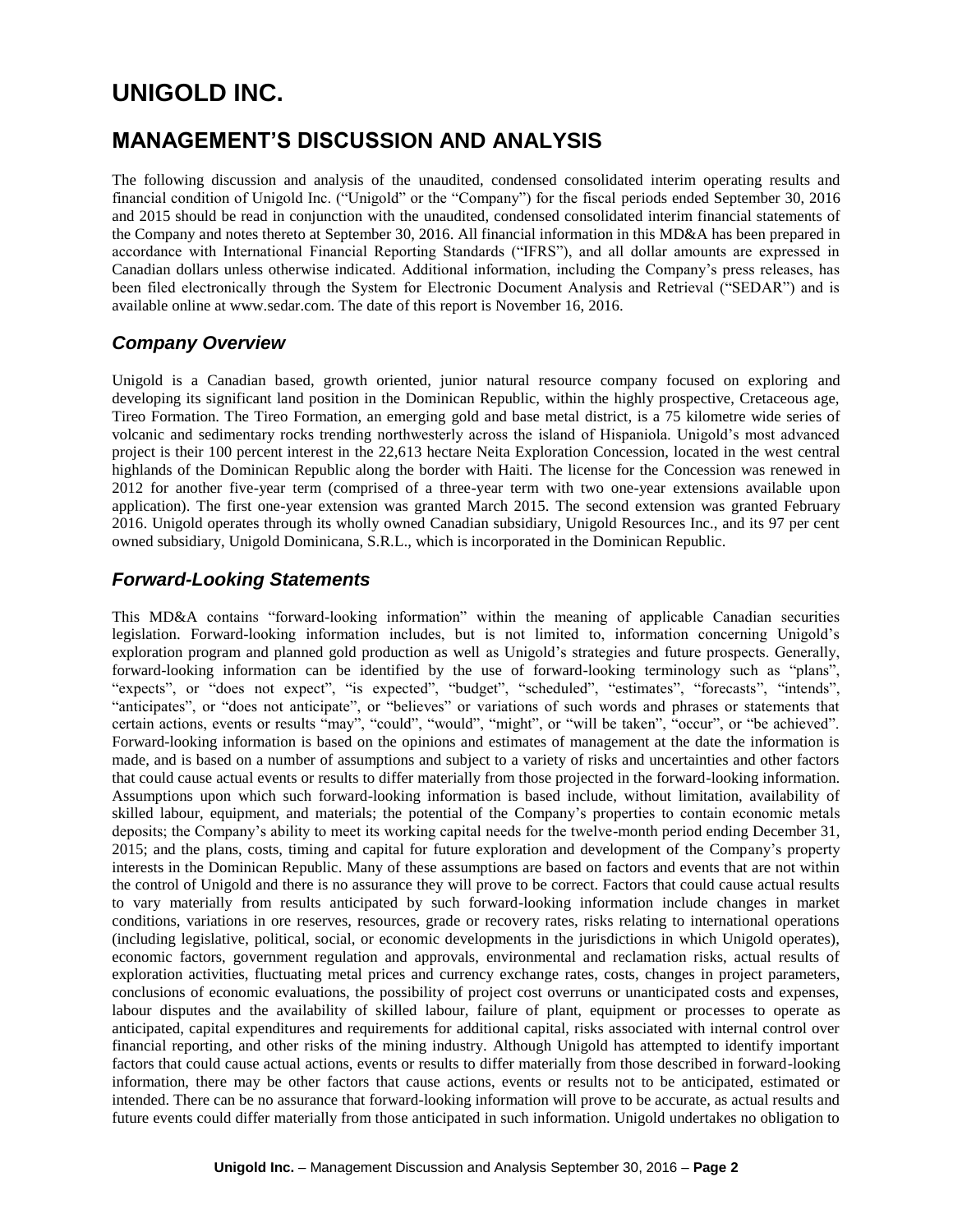update forward-looking information if circumstances or management's estimates or opinions should change except as required by applicable securities laws. The reader is cautioned not to place undue reliance on forward-looking information.

# *Nature of Operations and Going Concern*

On November 12, 2013, the Company announced an initial inferred mineral resource estimate for the Candelones deposits assuming open-pit mining of the deposits. This resource was estimated to be 39.5 M tonnes averaging 1.6 grams per tonne ("g/t") gold ("Au") containing 2.0 M ounces of gold. On February 24, 2015, the Company announced an updated inferred mineral resource estimate for the Candelones Extension deposit, assuming underground mining of this deposit. The updated resource estimated 5.2 M tonnes averaging 5.3  $g/t$  Au containing 894,000 ounces of gold with 0.35 percent ("%") copper ("Cu") containing 41.2 M lbs of copper. The reader is cautioned that mineral resources are not mineral reserves and do not have demonstrated economic viability. A mineral resource is a concentration or occurrence of solid material of economic interest in or on the Earth's crust in such form, grade or quality and quantity that there are reasonable prospects for eventual economic extraction. The location, quantity, grade or quality, continuity and other geological characteristics of a mineral resource are known, estimated or interpreted from specific geological evidence and knowledge, including sampling.

The recoverability of the amounts shown for mineral properties and deferred exploration and evaluation costs are dependent upon the existence of economically recoverable mineral reserves, the ability of the Company to obtain the necessary financing to complete its exploration programs and upon future profitable production or proceeds from disposition of such properties.

Because of limited working capital and continuing operating losses, the Company's continuance as a going concern is dependent upon its ability to obtain adequate financing and to reach profitable levels of operation. It is not possible to predict whether financing efforts will be successful or if the Company will attain profitable levels of operations or be able to sell properties.

# *Highlights for Q3 2016*

### *Operations*

- Exploration drilling, targeting the high grade systems identified within the Candelones Extension resource footprint by drilling in Q1, resumed in July;
- Drilling in Q3 has extended high grade mineralization to the west and down dip at Target C; and
- Drilling at Target A extended the gold-copper massive sulphides a further 60 m to the west to a total strike length of 250 m.

### *Events Subsequent to the Quarter End*

 Drilling at Target B to evaluate the lateral extent and vertical continuity at Target B where Q1 drilling indicated potential for a sub-vertical, epithermal feeder system confirmed vertical continuity of high grade mineralization. The target remains open at depth.

# *Exploration*

### *Neita*

Unigold's Neita concession covers a 22,613 ha area within the highly prospective Tireo Formation, a 75 kilometre wide series of volcanic and sedimentary rocks trending northwesterly through the island of Hispaniola. The Tireo Formation hosts a number of promising gold and base metal targets, both in the Dominican Republic and Haiti. To date, over 5.0 million ounces of gold equivalent resources have been identified in the Tireo Formation by various exploration companies.

In December 2015, the Company initiated a limited diamond drilling program at the Candelones Extension deposit following up on orphaned, high grade intercepts within the Candelones Extension resource footprint. The Company believes these orphaned intercepts may potentially represent high grade shoots or feeders typical of epithermal and VHMS deposits. The Company believes that the wide spaced drill pattern that established the initial open pit mineral resource failed to adequately test for high grade mineralization within the mineral resource perimeter.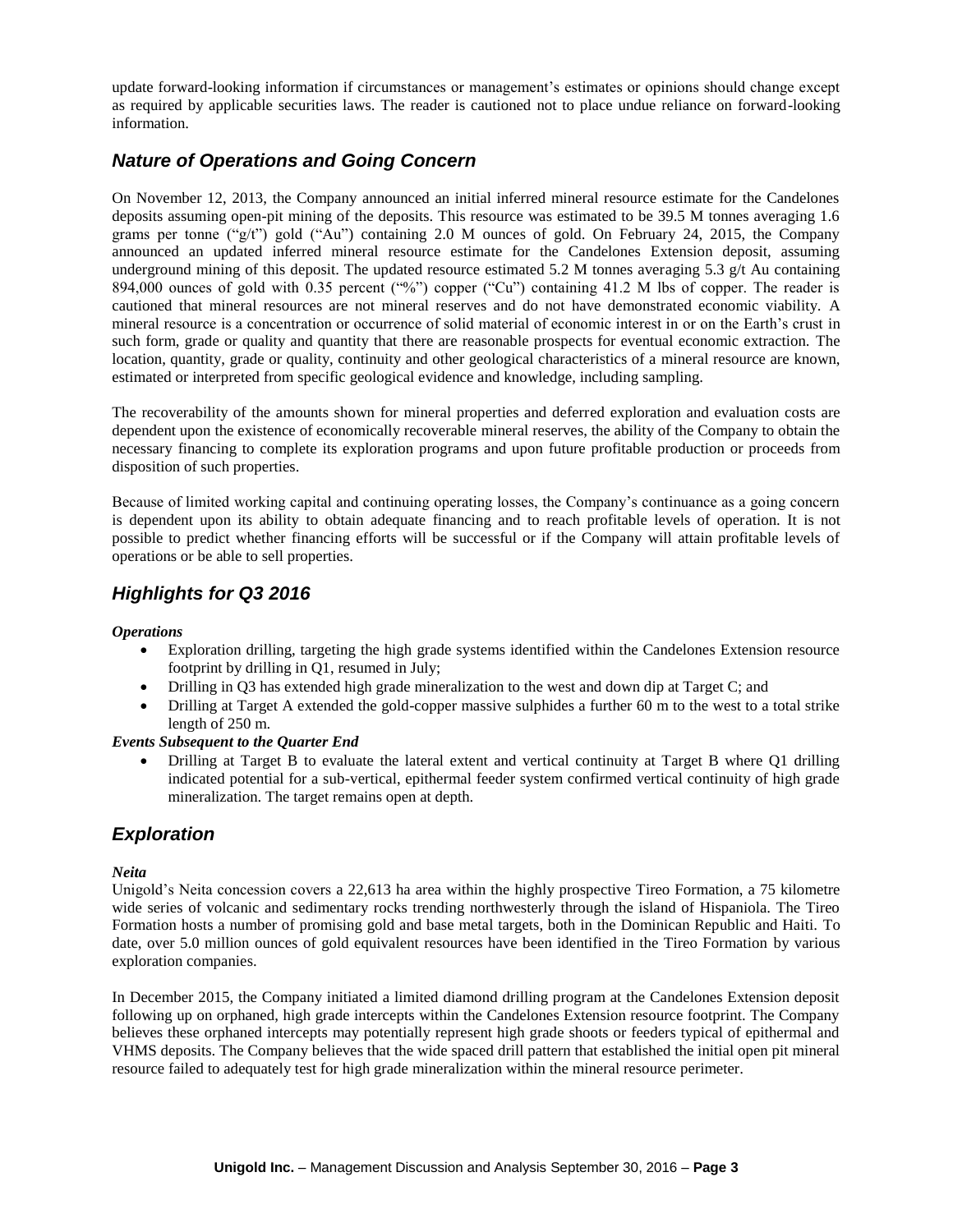As at March 5, 2016, the Company had completed 15 holes (4,996 metres) on three separate targets ("Targets A", "B" and 'C"). Four holes (1,415 metres) were completed as at December 31, 2015. Results have been received for all holes (UGD PR No's 2016-01, 02, 03, 04 and 05) of the Q1 drill program.

At Target A, at the eastern limit of the mineral resource envelope, drilling in Q1 identified two distinct, flat lying lenses of massive to semi-massive, pyrite rich sulphides with elevated gold and copper grades averaging  $+6.0$  g/t Au and +0.6% Cu respectively. Drilling traced the upper lens of massive sulphide mineralization over a 200 metre length and over 85 metres across dip. The thickness of the massive sulphides ranged from 5 to 30 metres and returned gold grades ranging from 4.0 to 10.0 g/t with associated copper values between 0.5 to 1.5%. Drilling in Q1 did not close off the massive sulphides to the east or west, offering an excellent opportunity to increase the size and quality of the mineral resource with additional drilling.

At Target B, in the central portion of the deposit, drilling in Q1 identified what is currently interpreted to be a subvertical, epithermal feeder system that has been traced over a 100 metres vertical distance and measures 25 metres along strike. The feeder system, with intense quartz-silica flooding, has returned gold grades averaging 6-8 g/t Au with elevated silver, copper and zinc over 5 to 10 metre drill intervals.

At Target C, the western limit of the deposit, drilling in Q1 identified what is interpreted to be a second vertical epithermal feeder system associated with intense, sub-vertical faulting returning gold grades ranging from  $5-8$  g/t Au with elevated silver, copper and zinc mineralization associated with barite/quartz veining over drilled intervals of 5 to 10 m . This high-grade mineralization is open to the west, offering a third target with excellent potential to increase the quantity and quality of the mineral resource.

The Q1 results proved that the historical drill pattern failed to adequately evaluate orphaned high grade systems within the mineral resource footprint but more importantly, demonstrate opportunity to increase both the quantity (tonnage) and quality (grade) of the historical mineral resource estimates through selective, targeted drilling of these high grade targets.

During Q2, efforts focused on raising capital for follow up drilling and designing a program to follow up on the positive results identified by the Q1 drill program. The Company closed a \$4.8 million brokered private placement in May. In June, the Company announced an 8,000 metre exploration drill program designed to expand the high grade systems identified by the Q1 drilling.

Drilling at the Candelones Extension resumed on July 15, 2016. The objectives of the program are to:

- Increase the quantity (tonnage) ,quality (grade) and confidence (resource classification) of the Candelones Extension resource;
- Evaluate the extent of the high-grade mineralization identified in Q1 2016; and
- Evaluate the litho-structural controls of these high grade systems and apply that knowledge to identify additional systems within the mineral resource footprint.

Drilling in Q3 commenced at Target C at the western periphery of the Candelones Extension deposit where drilling in Q1 identified elevated gold, silver, lead, zinc and copper mineralization. The mineralization occurs in a strongly brecciated dacite with a silica-sulphide matrix. There is strong evidence of sub-vertical faulting, both pre and post mineral. The Company completed 6 holes (2,100 metres) at Target C. Results are reported in Unigold Press Releases 2016-11 (August 16, 2016) and 12 (September 7, 2016). Notable results include:

- LP16-109; 15.0m @ 3.2 g/t Au; including 4.0 m @ 10.1 g/t Au; and
- LP16-110; 12.0m @ 9.7 g/t Au.

The drilling successfully extended the footprint of the global mineral resource over 100m to the west where there was no historical drilling. It also provided further evidence suggesting that the mineralization is sub-vertical and may be controlled by sub-vertical faulting.

Drilling at Target A was designed to evaluate the western extent of the flat lying, high grade, gold-copper rich massive sulphide mineralization identified in Q1. Results were summarized in press releases 2016-13 (October 5, 2016) and 2016-14 (November 2, 2016). Notable results include: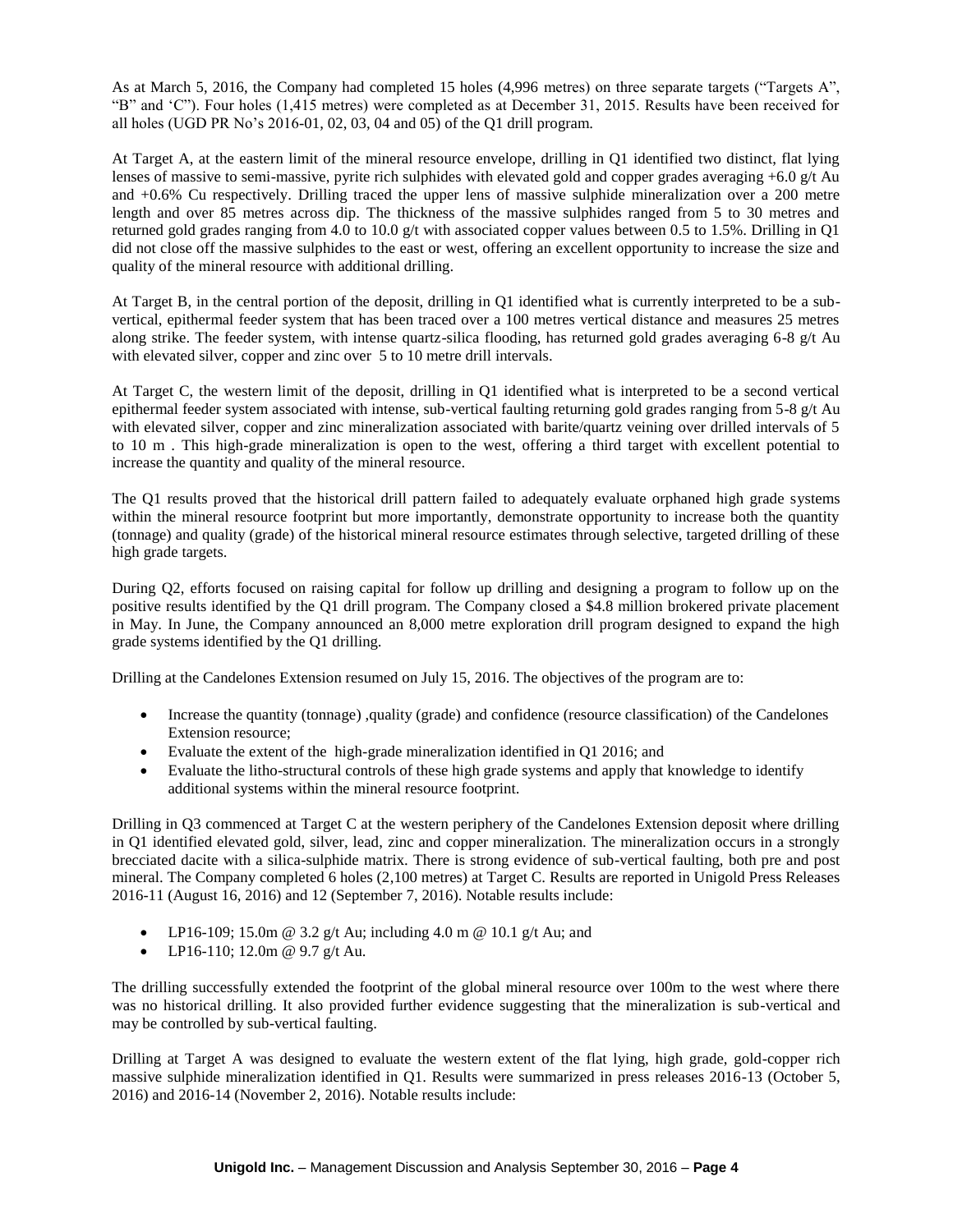- LP16-114; 21.2m @ 6.0 g/t Au with 0.9% copper ("Cu");
- LP16-115; 5.7m  $\omega$  3.8 g/t Au with 1.2% Cu; and
- LP16-118; 5.0m @ 7.8 g/t Au with 0.3% Cu.

The drilling extended the gold-copper rich massive sulphides 60m to the west, defining an overall footprint in excess of 250m in length. The mineralization remains open to the east and to the west.

Drilling at Target B was designed to test the limits of the sub-vertical epithermal veining with elevated gold, silver, copper and zinc identified in Q1. Results from the initial five holes at Target B were summarized in press release 2016-14 (November 2, 2016) subsequent to the quarter end. Notable results include:

- LP16-120; 6.7m @ 3.3g/t Au with 1.9% Cu;
- LP16-123 14.7m  $\omega$  6.5 g/t Au with 0.9% Cu; and
- LP16-123; 8.0m @ 9.4 g/t Au with 0.9% Cu.

The latest results confirm that epithermal mineralization is continuous over a 100m vertical distance and remains open to depth. The results also suggest strong mineral zonation with elevated gold-silver-lead-zinc mineralization transition to dominantly gold-copper mineralization at depth.

All of the higher grade intervals identified by the drilling in 2016 occur within a broader interval of lower grade gold mineralization measuring several tens of metres in thickness and, in many cases, upwards of 100 metres in thickness. This low-grade halo continues to be closely related to the andesite-dacite contact that dips 45-65 degrees to the southeast

Exploration drilling continues to test the depth extent of Targets A and B at depth and down plunge. The Company has also decided to expand the exploration drilling to test the extent of near surface oxide mineralization at the nearby Candelones Extension deposit, roughly 1000 metres to the east. Historical drilling over a limited area identified oxide mineralization at surface averaging over 1.0 g/t Au extending from surface to a depth of 50 metres. The Company believes that this oxide mineralization offers an excellent opportunity for a starter pit offering a low grade, low strip surface deposit with excellent recovery.

The Company's objective continues to be to increase the quantity (size), quality (grade) and confidence level (classification) of the 2013 and 2015 mineral resource estimates. (for more information please see the Technical Reports available on the company website www.unigoldinc.com or at www.sedar.com).

The exploration license for the Neita concession was extended for one additional year in February 2016. Preliminary work on the next license renewal commenced in Q3 with the objective of submitting the necessary documents in Q4 2016. The Company is confident that the application will be approved allowing exploration to resume in Q1, 2017.

Completed work:

|                                 |         | <b>Statistics</b> |                 |
|---------------------------------|---------|-------------------|-----------------|
| Compilation data                | Q3 2016 | YTD               | PROJECT TO DATE |
| Drilling $-$ holes              | 16      | 27                | 479             |
| Drilling $-$ metres             | 5,823   | 9,404             | 114,208         |
| Trenching – metres              |         |                   | 31,559          |
| Geochemical analysis            | 2,105   | 4,030             | 146,727         |
| Grab samples                    |         |                   | 10,108          |
| Soil samples                    |         |                   | 32,704          |
| Stream samples                  |         |                   | 884             |
| Induced polarization lines – km |         |                   | 196             |
| Magnetic survey lines $-$ km    |         |                   | 687             |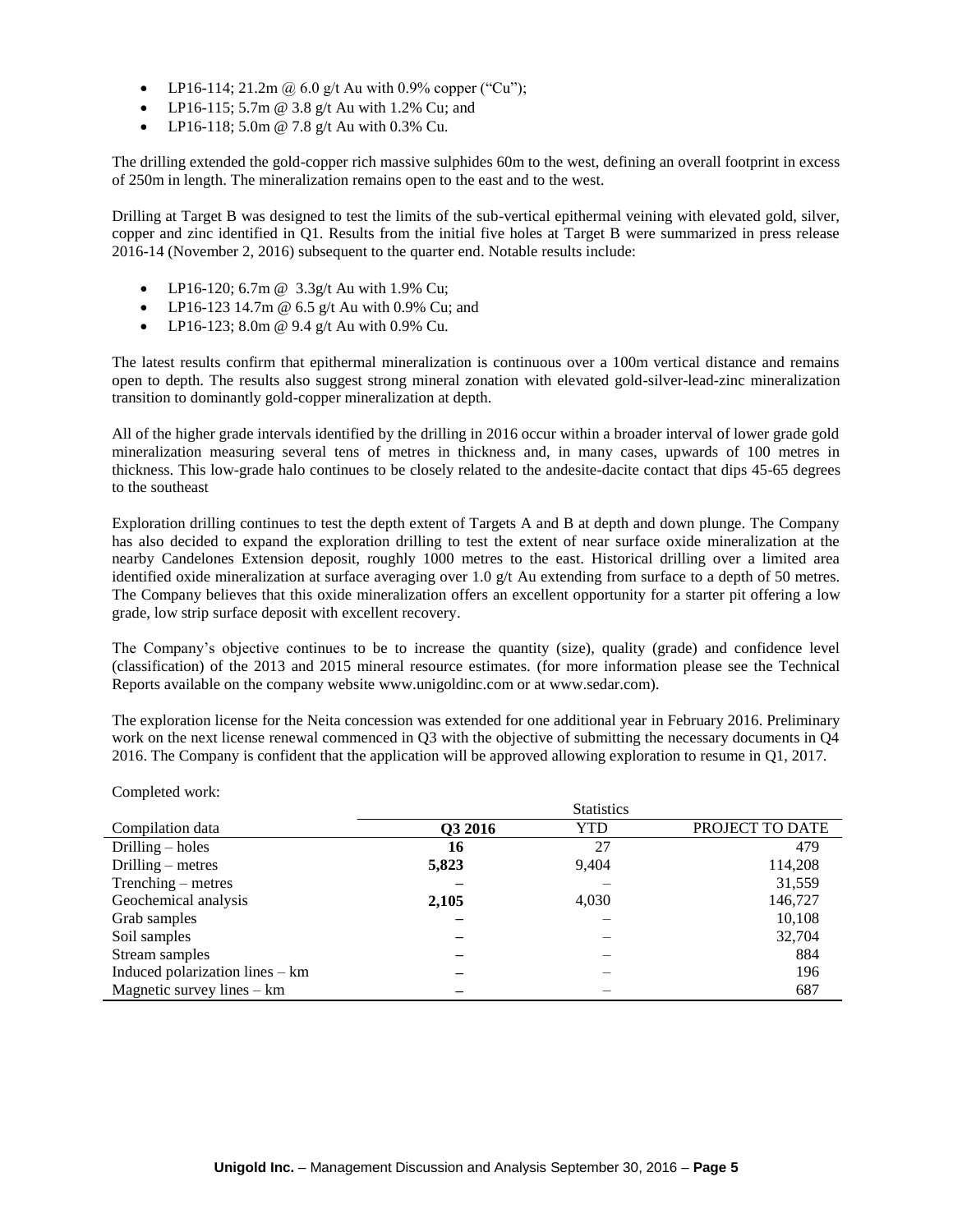The material categories of exploration and evaluation assets are summarized below:

|                                                        |                 | Year to date | September 30, |
|--------------------------------------------------------|-----------------|--------------|---------------|
| As at                                                  | January 1, 2016 | additions    | 2016          |
| Consulting (contract geologists and other technical    |                 |              |               |
| specialists)                                           | 6,210,221<br>S. | \$316,762    | \$6,526,983   |
| Drilling (including supplies and logistics expenses)   | 12,943,717      | 273,373      | 13,217,373    |
| Field expense (including geochemistry and geophysics)  | 2,220,332       | 51.596       | 2,271,901     |
| Laboratory analysis                                    | 4,439,622       | 114,002      | 4,553,624     |
| Travel                                                 | 1,538,751       | 2.346        | 1,541,097     |
| Wages & salaries                                       | 4,090,043       | 192.540      | 4,282,583     |
| Other (includes legal costs, capitalized depreciation) | 5,693,218       | 371,742      | 6,064,,949    |
|                                                        | \$37,135,894    | \$1.322,333  | \$38,458,227  |

### *Results of Operations*

For the quarter ended September 30, 2016, the Company recorded a loss of \$140,204, or \$0.00 per share, compared with a loss of \$664,992 or \$0.03 per share, in 2015. The major component of the loss in Q3 2015 was a non-cash share-based payment of \$487,034 (2016 – Nil). Compensation expense declined in Q3 to \$69,941 compared to \$744,506 in 2015 as there was no share based compensation expense in Q3 2016. Listing and shareholder expenses amounted to \$8,945 (2015 – \$66,307). The increase was a result of having to list additional shares issued as a result of the Q2 2015 financing. General and administrative expenses were \$25,452 in the quarter compared to \$66,307 in 2015. The decline is as a result of cost cutting efforts including the closing to the Toronto office in January 2016.

The material components of general and administrative expenses are detailed below.

|                               | Three months ended September 30, |          | Nine months ended September<br>30, |          |
|-------------------------------|----------------------------------|----------|------------------------------------|----------|
|                               | 2016                             | 2015     | 2016                               | 2015     |
| Rent                          | \$1,500                          | \$12,465 | \$9,163                            | \$37,394 |
| Insurance                     | 8,365                            | 6,021    | 16,941                             | 19,798   |
| Telephone                     | 838                              | 785      | 2,290                              | 3,078    |
| Computer supplies and support | 10,679                           | 8,159    | 19,831                             | 17,680   |
| Other                         | 4,070                            | 2,000    | 8,086                              | 8,224    |
| Total                         | \$25,452                         | \$29,430 | \$56,311                           | \$86,174 |

### *Liquidity and Capital Resources*

The Company has no producing properties and, consequently, has no current operating income or cash flow. Financing of the Company's activities to date has been primarily obtained from equity issues. The continuing development of the Company's properties therefore depends on the Company's ability to obtain additional financing.

After four dismal years, the market's appetite for gold bullion and gold has turned around. The price of gold has increased from US\$1,062 at December 31, 2015 to US\$1,323 at September 30, 2016. The stock prices of senior producers have rebounded during the first half of the year. As a result of the increased market confidence, Unigold was able to raise funds in a brokered private placement. The initial offering announced May 2, 2016 was increased and the overallotment option was fully exercised.

On May 25, 2016, Unigold Inc. closed a private placement of 16,000,000 units of the Company (the "Units") at a price of \$0.30 per Unit for gross proceeds of \$4,800,000 (the "Private Placement"). Each Unit consists of one common share of the Company (a "Unit Share") and one common share purchase warrant (a "Warrant"). Each Warrant entitles the holder thereof to purchase one common share of the Company (a "Warrant Share" and together with the Units, Unit Shares, and Warrants, the "Securities") at an exercise price of \$0.45 at any time prior to May 25, 2018. The Company has the right to accelerate the expiry date of the Warrants on notice to the holders of Warrants if the closing price of the Company's common shares on a stock exchange in Canada is higher than \$0.90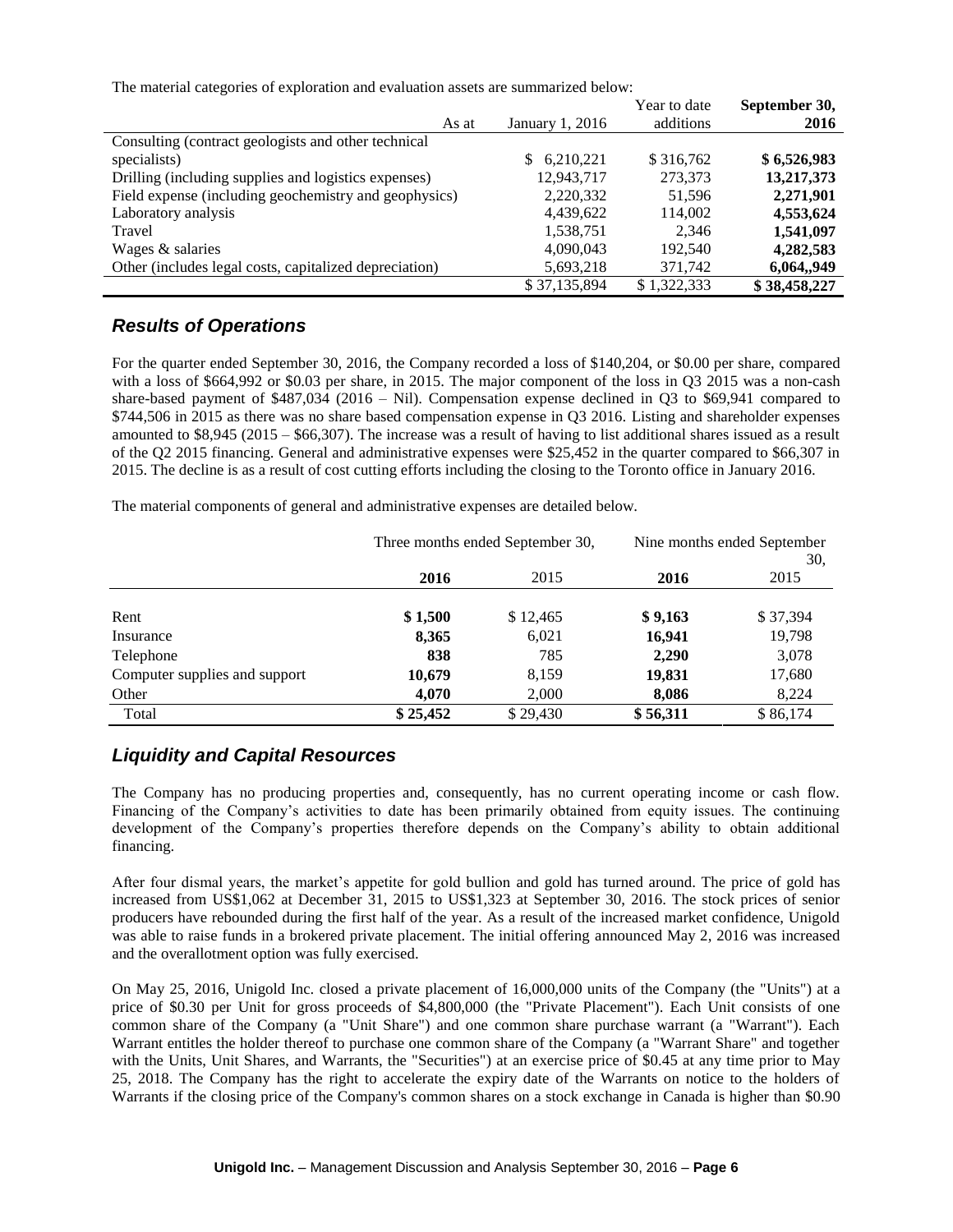per common share for more than 20 consecutive trading days at any time after September 26, 2016, in which case the Warrants will expire 30 days after the date on which such notice is given.

In connection with the closing of the Private Placement, the Company issued an aggregate of 1,120,000 broker units (the "Broker Units") and paid an aggregate of \$343,324 in cash to the agents. Each Broker Unit entitles the holder thereof to purchase one unit of the Company until May 25, 2018 at an exercise price of \$0.30 per unit. Each unit consists of one common share of the Company and one common share purchase warrant of the Company having the same terms as the Warrants.

The Securities, the Broker Units and the securities issuable upon the exercise of the Broker Units were subject to a four month hold period which expired September 26, 2016. The proceeds from the Private Placement are being used to fund the Company's continued exploration and development of its gold assets in the Dominion Republic, and for general working capital purposes.

As of September 30, 2016, the Company had a cash balance of \$3,352,460 (December 31, 2015– \$596,348) and a working capital of \$3,294,095 (December 31, 2015 – \$473,967).

### *Outlook*

The May financing has allowed Unigold to resume exploration drilling on the Candelones extension high-grade zones at depth and to the East and West. Exploration or in-fill drilling resumed during July and is planned to continue to mid-December. The Company plans to end the year with sufficient cash on hand to resume exploration in 2017.

### *Quarterly Financial Information (Unaudited)*

The following table sets out selected financial information derived from the Company's consolidated financial statements for each of the eight most recently completed quarters:

|                                                        |        | 2016   |        |        |                | 2015           |        | 2014   |
|--------------------------------------------------------|--------|--------|--------|--------|----------------|----------------|--------|--------|
| $$$ thousands, except per<br>share amounts)            | 73     | O2     | О1     | Ο4     | O <sub>3</sub> | O <sub>2</sub> | O1     | O4     |
| Revenue                                                |        |        | —      |        |                |                | -      |        |
| Net loss                                               | (140)  | (636)  | (163)  | (125)  | (309)          | (140)          | (217)  | (696)  |
| Net loss per share: Basic<br>and diluted               | (0.00) | (0.02) | (0.01) | (0.01) | (0.01)         | (0.01)         | (0.00) | (0.03) |
| Acquisition of<br>exploration and<br>evaluation assets | 743    | 208    | 371    | 416    | 84             | 71             | 204    | 547    |
|                                                        |        |        |        |        |                |                |        |        |

The net loss in the fourth quarter of 2014 included cash contract restructuring payments of \$430,459. The net loss in Q2 2016 includes a non-cash share based payment of \$574,004. Exploration drilling was suspended Q4 2014 and resumed in Q4 2015 continuing into Q1 2016. Drilling resumed July 2016 continuing into Q4 which is the reason for the changes in the exploration and evaluation assets.

# *Related Party Transactions*

Included in the accounts for the periods ended September 30, 2016 and 2015 are payments made to officers, directors and corporations under the control or significant influence of officers and directors of the Company as follows: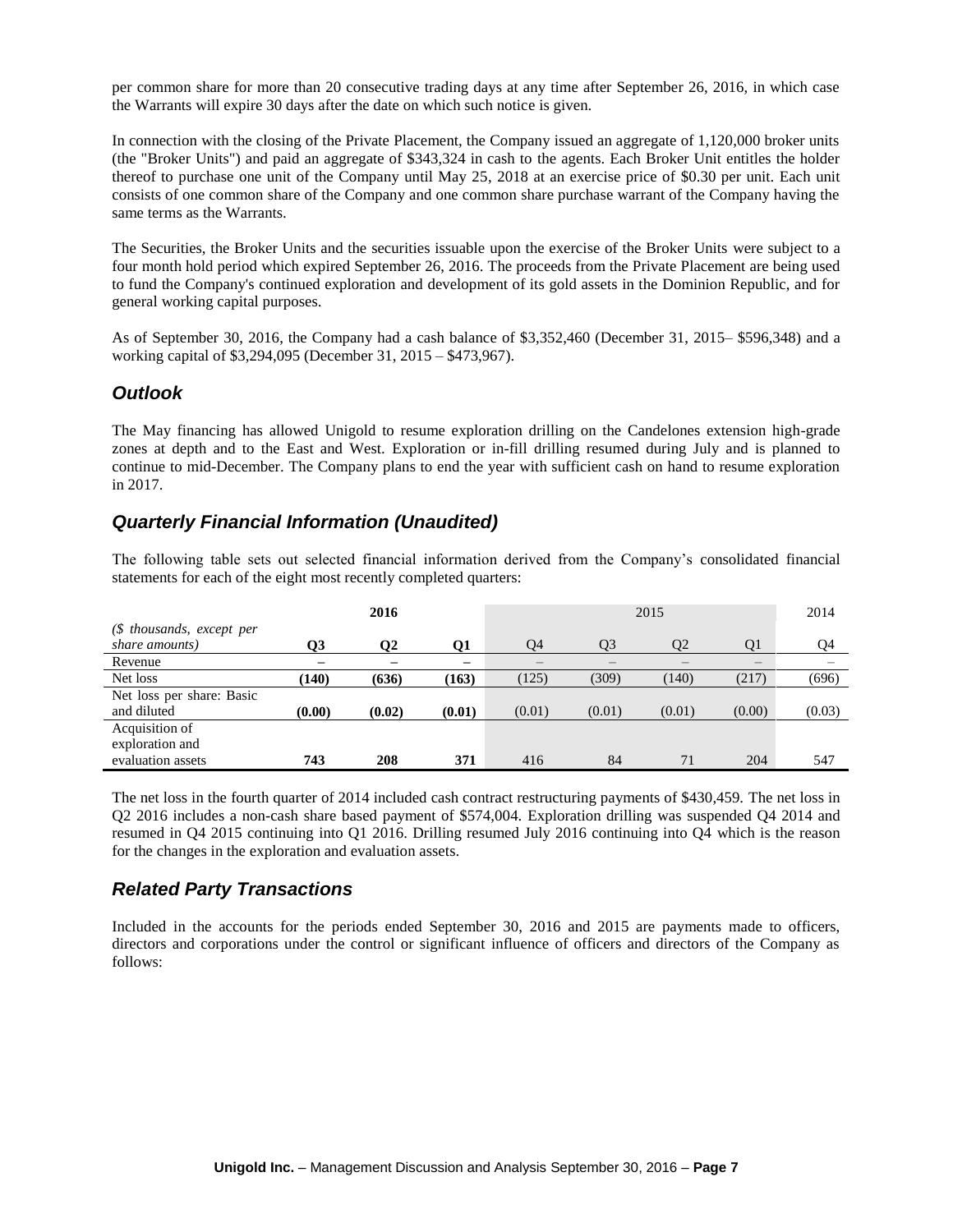|                                              | Three months ended |          | Nine months ended |           |
|----------------------------------------------|--------------------|----------|-------------------|-----------|
|                                              | September 30,      |          | September 30,     |           |
|                                              | 2016               | 2015     | 2016              | 2015      |
| Management services fees paid to             |                    |          |                   |           |
| corporations controlled by or under          |                    |          |                   |           |
| significant influence of an officer of the   |                    |          |                   |           |
| Company                                      | \$39,475           | \$3,000  | \$173,075         | \$11,000  |
| Professional fees paid to officers or former |                    |          |                   |           |
| officers                                     | 123,375            | 68,850   | 154,175           | 180,100   |
|                                              | \$162.850          | \$71,850 | \$327,250         | \$191,100 |

These transactions were in the normal course of operations and were measured at the exchange amount which is the amount of consideration established and agreed to by the related parties.

### *Commitments, Contingencies and Contractual Obligations*

The Company's exploration activities are subject to various federal, provincial and international laws and regulations governing the protection of the environment. These laws and regulations are continually changing and generally becoming more restrictive. The Company conducts its operations so as to protect public health and the environment and believes its operations are materially in compliance with all applicable laws and regulations. The Company has made, and expects to make in the future, expenditures to comply with such laws and regulations.

Minimum contractual payments over the next five years are as follows:

| Year         | Total     | 2016    | 2017                     | 2018                     | 2019                     | 2020                     |
|--------------|-----------|---------|--------------------------|--------------------------|--------------------------|--------------------------|
| Office lease | 2.000     | 2.000   | $\overline{\phantom{0}}$ | $\overline{\phantom{0}}$ | $\overline{\phantom{0}}$ | $\overline{\phantom{m}}$ |
| Services     | 400,000   | 399,000 | 1.000                    | $\overline{\phantom{m}}$ |                          |                          |
|              | \$402,000 | 401.000 | 1.000                    |                          | -                        | $\overline{\phantom{m}}$ |

### *Trend Information*

There are no major trends that are anticipated to have a material effect on the Company's financial condition and results of operations in the near future.

### *Off-Balance Sheet Arrangements*

The Company has no off-balance sheet arrangements, no capital lease agreements and no long-term debt obligations.

# *Proposed Transactions*

There are no proposed transactions that will materially affect the performance of the Company. As is typical of the gold exploration sector, Unigold is continually reviewing potential property acquisition, investment and joint venture transactions and opportunities

### *Critical Accounting Policies and Estimates*

The Company prepares its consolidated financial statements in accordance with IFRS. The most significant accounting estimates are the policy of capitalizing exploration costs on its properties and the valuation of such properties, and the stock-based compensation calculation.

The Company reviews its portfolio of exploration properties on an annual basis to determine whether a write-down of the capitalized cost of any property is required. The recoverability of the amounts shown for exploration properties and deferred exploration and evaluation assets is dependent on the existence of economically recoverable reserves, and the ability to obtain financing to complete the development of such reserves.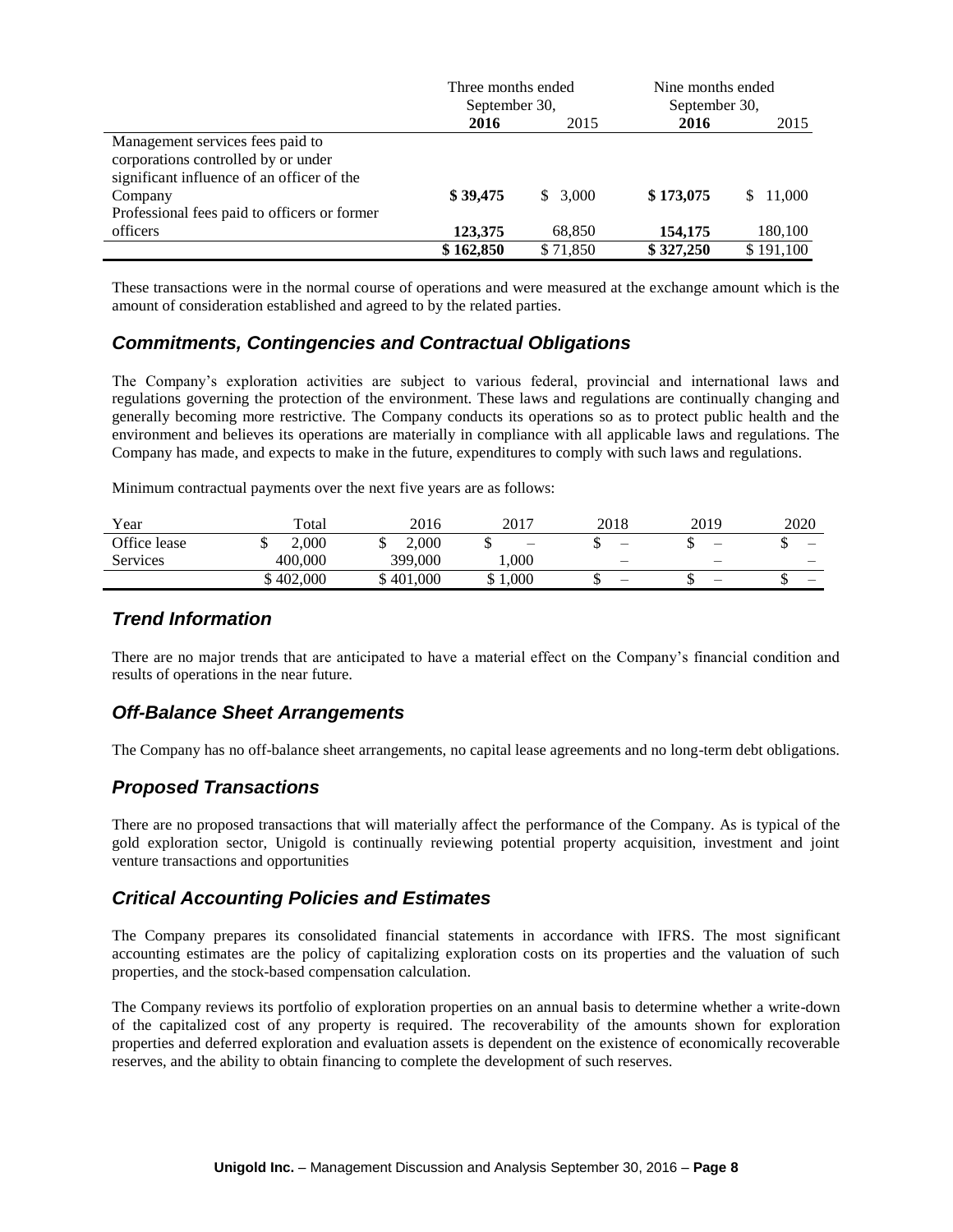The Company uses the Black-Scholes model to determine the fair value of options and warrants. The main factor affecting the estimates of stock-based compensation is the stock price volatility used. The Company uses the historical price data and comparable in the estimate of future volatilities.

### *Risks and Uncertainties*

At the present time Unigold does not hold any interest in a mining property in production. The Company's viability and potential successes lie in its ability to develop, exploit and generate revenue out of mineral deposits. Revenues, profitability and cash flow from any future mining operations involving the Company will be influenced by precious and/or base metal prices and by the relationship of such prices to production costs. Such prices have fluctuated widely and are affected by numerous factors beyond the Company's control.

### *Nature of Mineral Exploration and Development Projects*

Mineral exploration is highly speculative in nature, involves many risks and frequently is non-productive. There is no assurance that exploration efforts will be successful. The exploration and development of mineral deposits involves significant financial and other risks over an extended period of time, which even a combination of careful evaluation, experience, and knowledge may not eliminate. Few mining properties that are explored are ultimately developed into producing mines. Major expenses are required to establish reserves by drilling and to construct mining and processing facilities. Large amounts of capital are frequently required to purchase necessary equipment. It is impossible to ensure that the current or proposed exploration programs on properties in which the Company has an interest will result in profitable commercial mining operations.

Success in establishing mineral reserves through exploration is the result of a number of factors, including the quality of management, the Company's level of geological and technical expertise, the quality of land available for exploration and other factors. Once mineralization is discovered, it may take several years in the initial phases of drilling until production is possible, during which time the economic feasibility of production may change. Substantial expenditures are required to establish proven and probable reserves through drilling, to determine the optimal metallurgical process to extract the metals from the ore and, in the case of new properties, to construct mining and processing facilities. Whether a deposit will be commercially viable depends on a number of factors, including the particular attributes of the deposit, such as its size and grade, costs and efficiencies of the recovery methods that can be employed, proximity to infrastructure, financing costs and governmental regulations, including regulations relating to prices, taxes, royalties, infrastructure, land use, importing and exporting of gold or silver, and environmental protection. The effect of these factors cannot be accurately predicted, but the combination of these factors may result in the Company not receiving an adequate return on its invested capital. Because of these uncertainties, no assurance can be given that exploration programmes will result in the establishment or expansion of resources or reserves.

### *The Corporation's Properties Are Subject to Title Risks*

The Company has taken all reasonable steps to ensure that it has proper title to its properties. However, the Company cannot provide any guarantees that there are no prior unregistered agreements, claims or defects that may result in the Company's title to its properties being challenged. A successful challenge to the precise area and location of these claims could result in the Company being unable to operate on its properties as anticipated or being unable to enforce its rights with respect to its properties which could have a material and adverse effect on the Company's future cash flows, earnings, results of operations and financial condition.

### *The Company and Its Projects Are Subject to Risks of Operating in Foreign Countries*

The Company's projects are subject to the risks of operating in foreign countries. The Company's foreign operations and investments and its ability to carry on its business in the normal course may be adversely affected by political and economic considerations such as civil unrest, war (including in neighbouring states), terrorist actions, labour disputes, corruption, sovereign risk, political instability, the failure of foreign parties, courts or governments to honour or enforce contractual relations, changing government regulations with respect to mining (including environmental requirements, taxation, land tenure, foreign investments, income repatriation and capital recovery), fluctuations in currency exchange and inflation rates, import and export restrictions, challenges to the Company's title to properties or mineral rights, problems renewing licenses and permits, opposition to mining from environmental or other non-governmental organizations, increased financing costs, instability due to economic under-development, inadequate infrastructure, and the expropriation of property interests. In addition, the enforcement by Unigold of its legal rights to exploit its properties or to utilize its permits and licenses may not be recognized by the court systems in the Dominican Republic. The occurrence of one or more of these risks could have a material and adverse effect on the viability and financial performance of its foreign operations, which could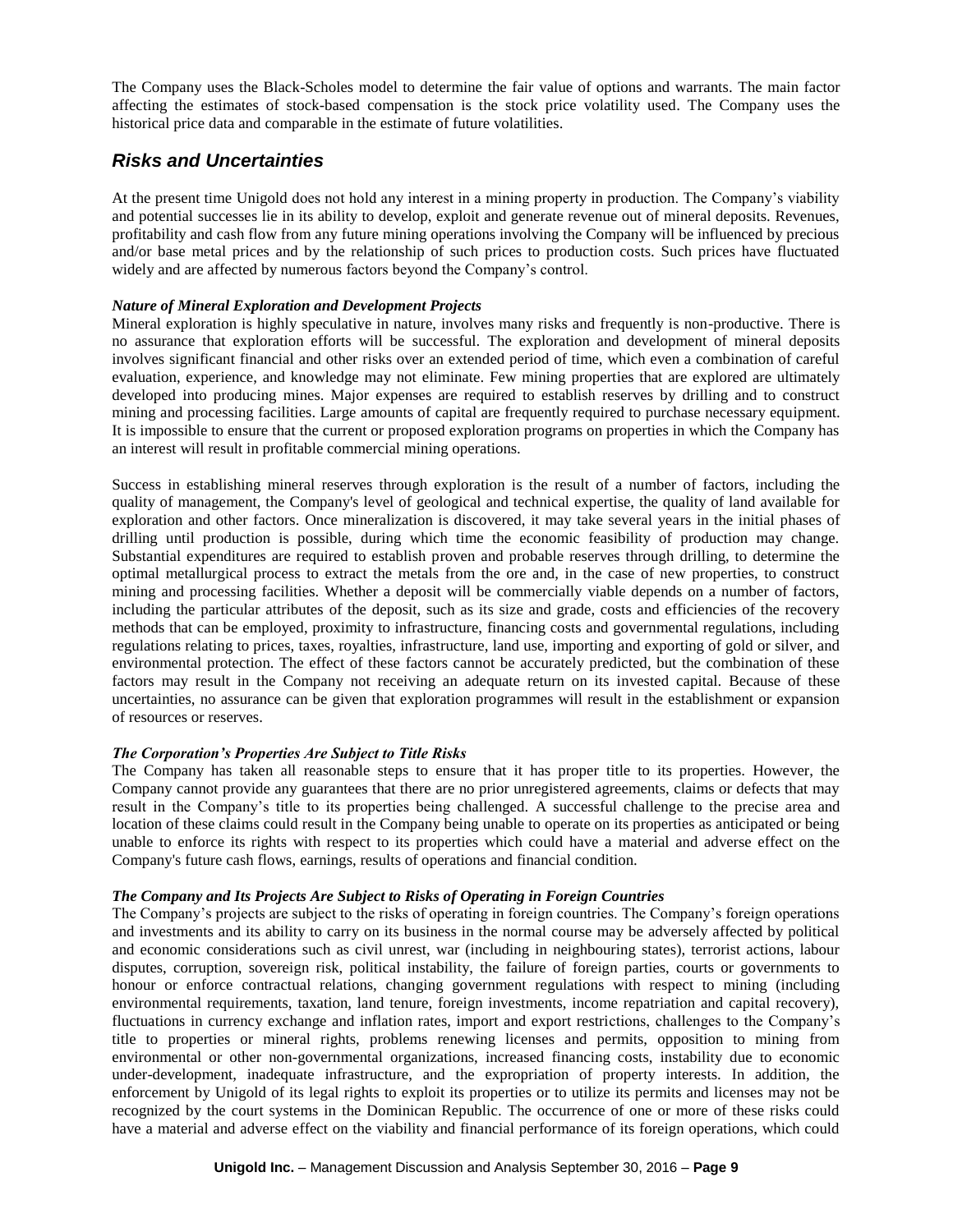have a material and adverse effect on the Company's future cash flows, earnings, results of operations and financial condition. Any of these events could also result in conditions that delay or prevent the Company from exploring or developing its properties even if economic quantities of minerals are found.

#### *Financing Risk*

To fund future investments in its mineral properties the Company requires capital. The Company may not have sufficient internally generated cash flow and working capital and may have to access the capital markets. Subject to economic conditions at the time, there can be no assurance the Company would be able to raise additional debt or equity financing on acceptable terms. If the Company cannot finance its future projects it could have a material and adverse effect on the Company's future cash flows, earnings, results of operations and financial condition.

### *Environmental Matters*

In the risks section above, reference was made to several risks impacting on environment matters. Unigold believes that it is in compliance with all environmental regulations in the Dominican Republic and has made no provision for environmental remediation costs as such costs are believed to be immaterial.

# *Corporate Social Responsibility ("CSR"), Safety, Health and Environment.*

The Company engages in and adheres to the principles of sound Corporate Social Responsibility with the local communities and people where it operates. While the company recognizes that the funds to achieve these goals are derived from shareholders investment in the company, it also believes that those same shareholders recognize that pragmatic and cost effective CSR activity benefits all stakeholders and enables ongoing field activity with the support of local leaders, government, landowners and the community in general.

There were no lost time accidents during the period. There were no reportable environmental compliance events during the period.

### *Future Accounting Changes*

#### *Accounting standards and interpretations issued but not yet adopted*

Certain new standards, interpretations, amendments and improvements to existing standards are not yet effective for the period ended September 30, 2016, and have not been applied in preparing these unaudited, condensed consolidated interim financial statements as follows:

- IFRS 9, *Financial Instruments*, addresses the classification and measurement of financial assets; and
- IFRS 16 *Leases* requires that leases over one year in length be recorded as a liability. IFRS 16 states that upon lease commencement a lessee recognises a right-of-use asset and a lease liability. The right-of-use asset is initially measured at the amount of the liability plus any initial direct costs. After lease commencement, the lessee shall measure the right-of-use asset at cost less accumulated depreciation and accumulated impairment.

These standards are being evaluated to determine their impact on the unaudited, condensed consolidated interim financial statements financial statements of the Company. IFRS 9 is effective for the Company's fiscal year starting January 1, 2018. IFRS 16 is effective for annual periods beginning on or after January 1, 2019.

### *Financial Instruments*

### *Fair Value*

IFRS requires that the Company disclose information about the fair value of its financial assets and liabilities. The carrying amounts for cash and cash equivalents, sundry receivables, accounts payable and accrued liabilities on the Statements of Financial Position approximate fair value because of the limited term of these instruments. Fair value estimates are made at the statement of financial position date based on relevant market information and information about the financial instrument. These estimates are subjective in nature and involve uncertainties in significant matters of judgment and therefore cannot be determined with precision. Changes in assumptions could significantly affect these estimates.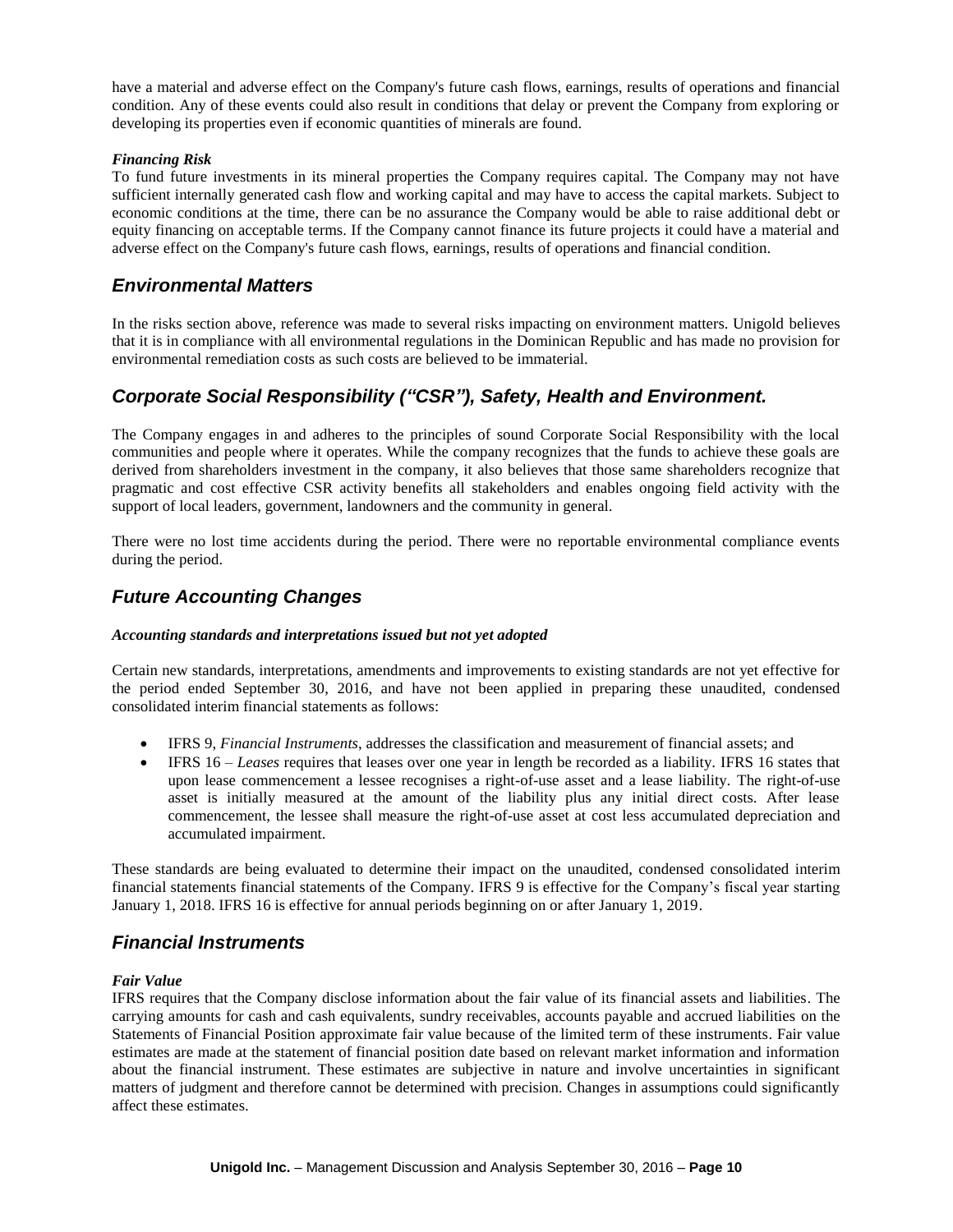#### *Credit Risk*

Credit risk is the risk of loss associated with a counterparty's inability to fulfill its payment obligations. The Company's credit risk is primarily attributable to cash, other receivables, other financial assets and other investments. Cash is held with reputable Canadian financial institutions, from which management believes the risk of loss to be minimal. Financial instruments included in other receivables consist of harmonized sales tax due from the Federal Government of Canada. Other receivables are in good standing as of September 30, 2016. Management believes that the credit risk concentration with respect to financial instruments included in other receivables is minimal.

#### *Liquidity Risk*

As of September 30, 2016, the Company has a cash balance of \$3,352,460 (December 31, 2015 – \$596,348) to settle current accounts payable and accrued liabilities of \$124,281 (December 31, 2015 – \$154,932). The Company's other current assets consist of other receivables of \$10,955 (December 31, 2015 – \$8,608) and other financial assets and prepaids of \$54,960 (December 31, 2015 – \$23,943).

#### *Market Risk*

At the present time, the Company does not hold any interest in a mining property that is in production. The Company's viability and potential success depends on its ability to develop, exploit, and generate revenue from the development of mineral deposits. Revenue, cash flow, and profits from any future mining operations in which the Company is involved will be influenced by precious and/or base metal prices and by the relationship of such prices to production costs. Such prices can fluctuate widely and are affected by numerous factors beyond the Company's control.

#### *Foreign Exchange Risk*

The Company's financings are in Canadian dollars. Certain of the Company's transactions with its subsidiary, Unigold Dominicana, S.R.L. are incurred in foreign currencies and are therefore subject to gains or losses due to fluctuations in exchange rates. The Company is therefore subject to foreign exchange risk As at September 30, 2016, the Company had cash balances of \$50,571 (December 31, 2015 – \$14,713) in United States dollars. U.S. \$ accounts payable as at September 30, 2016 were U.S. \$nil (December 31, 2015 – U.S. \$nil).

#### *Interest Rate Risk*

The Company's current policy is to invest excess cash in investment-grade short-term deposit certificates issued by its financial institutions. The Company periodically monitors the investments it makes and is satisfied with the creditworthiness of its financial institutions. As of September 30, 2016, interest rate risk is minimal since the Company has no interest-bearing debt instruments.

#### *Commodity Price Risk*

The ability of the Company to develop its properties and the future profitability of the Company is directly related to the market price of certain minerals.

#### *Sensitivity Analysis*

The Company is exposed to foreign currency risk of fluctuations on financial instruments that are denominated in U.S. dollars and the Dominican Republic Peso related to cash balances, other investments and accounts payable. Sensitivity to a plus or minus 5% change in the foreign exchange rate would not have resulted in a significant fluctuation in loss for the period ended September 30, 2016. The Company does not undertake currency hedging activities to mitigate its foreign currency risk.

#### *Capital Management*

Unigold considers its capital structure to consist of total equity attributable to equity holders of the Company. The Company manages its capital structure and makes adjustments to it, in order to have the funds available to support is exploration and corporate activities. The Company's objective in managing capital is to safeguard its ability to operate as a going concern. The Company is in the development stage and as such is dependent on external financing. In order to carry out planned exploration and development, and pay for administrative and operating costs, the Company will spend its existing working capital. The Company's objective when managing capital is to safeguard the Company's ability to continue as a going concern in order to pursue the exploration of its exploration properties and maximize shareholder returns. The Company satisfies its capital requirements through careful management of its cash resources and by equity issues, as necessary, based on the prevalent economic conditions of both the industry and the capital markets and the underlying risk characteristics of the related assets. Management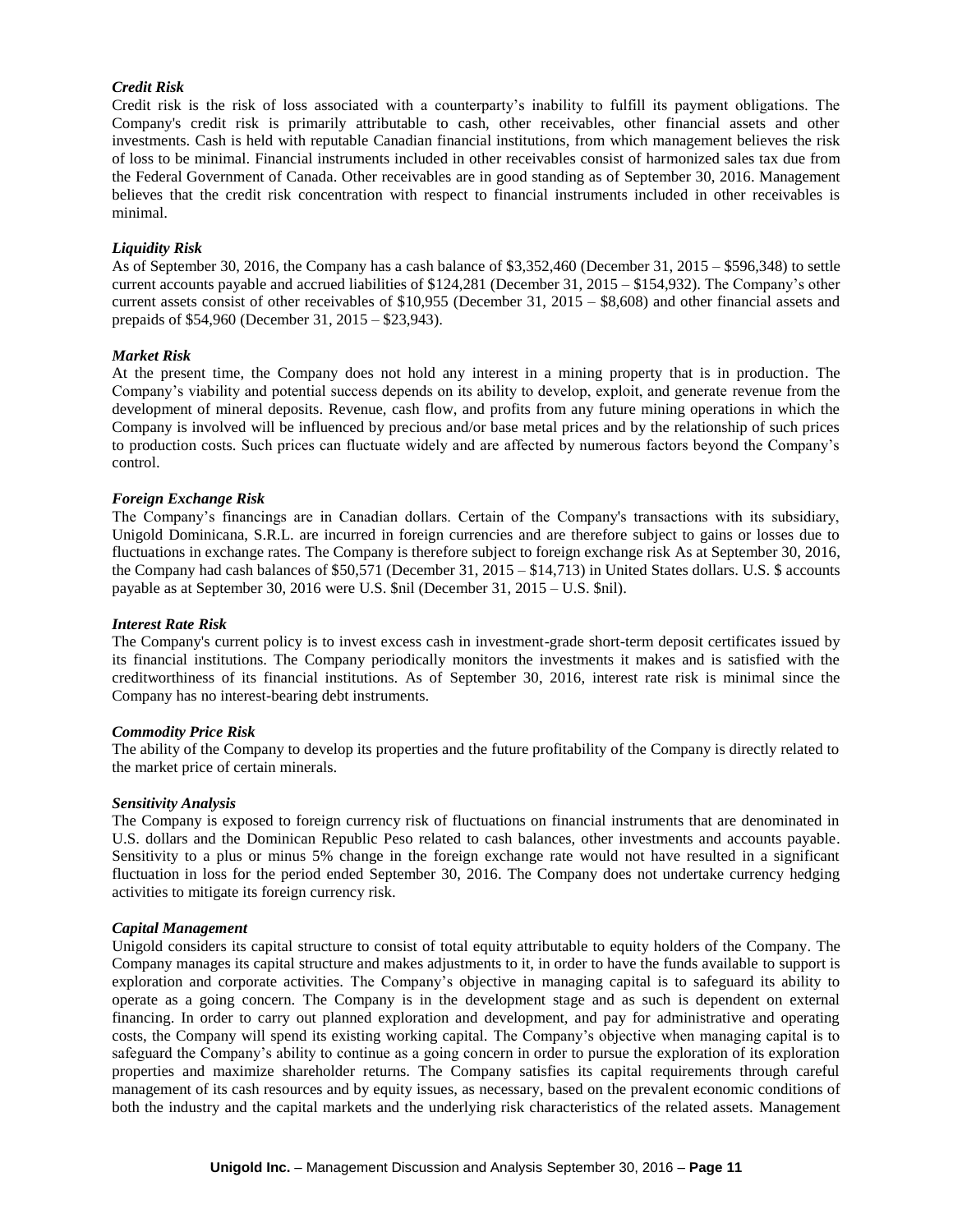reviews its capital management approach on an ongoing basis. The Company is not subject to externally imposed capital requirements.

## *Report on Internal Control over Financial Reporting and Disclosure Controls and Procedures*

In connection with Exemption Orders issued in November 2007 by each of the British Columbia Securities Commission and Ontario Securities Commission, the Chief Executive Officer and Chief Financial Officer of the Company have filed a Venture Issuer Basic Certificate with respect to the financial information contained in the unaudited, condensed consolidated interim financial statements and the accompanying related MD&A. In contrast to the certificate under National Instrument 52-109 (Certification of Disclosure in Issuer's Annual and Interim Filings) ("NI 52-109"), the Venture Issuer Basic Certificate does not include representations relating to the establishment and maintenance of disclosure controls and procedures and internal control over financial reporting, as defined in NI 52-109. For further information the reader should refer to the Venture Issuer Basic Certificates filed by the Company with the Annual Filings on SEDAR at www.sedar.com. Management believes that based upon the evaluations and actions taken to date, reasonable assurance can be provided that there is no material misstatement of the financial results reported as of September 30, 2016.

# *Outstanding Share Data*

Details about the Company's outstanding common shares as at November 16, 2016 are as follows:

| Common shares issued and outstanding                                   | 45.621.309 |
|------------------------------------------------------------------------|------------|
| Potential issuance of common shares – warrants                         | 19,740,000 |
| Stock options issued to directors, employees, officers and consultants | 3.730.000  |

### *Qualified Person*

The foregoing scientific and technical information has been prepared or reviewed by Wes Hanson, P.Geo., the Chief Operating Officer of the Company. He also supervises all work associated with the Company's exploration programs in the Dominican Republic. Mr. Hanson is a "qualified person" within the meaning of National Instrument 43-101. W. Lewis P. Geo. And A. San Martin MAusIMM(CP), both employed by Micon have reviewed and approved statements associated with the mineral resource estimates.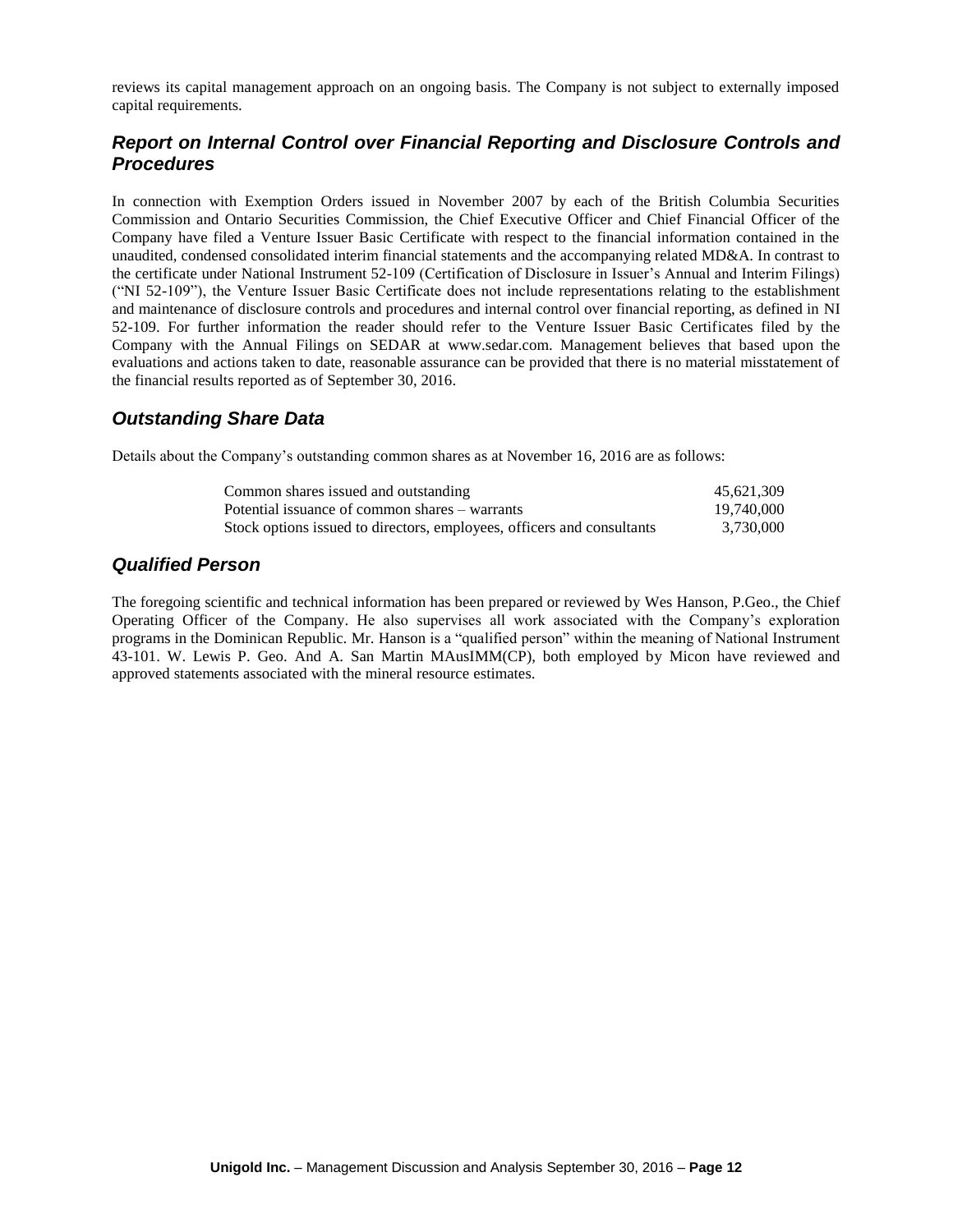

# **CONDENSED CONSOLIDATED INTERIM FINANCIAL STATEMENTS**

For the Nine Months Ended September 30, 2016 and 2015 Expressed in Canadian Dollars Unaudited

The accompanying unaudited condensed interim financial statements of Unigold Inc. have been prepared by and are the responsibility of management. The unaudited condensed interim financial statements have not been reviewed by Unigold's auditors.

**Unigold Inc.** – Condensed Consolidated Interim Financial Statements September 30, 2016 – **Page 13 of 32**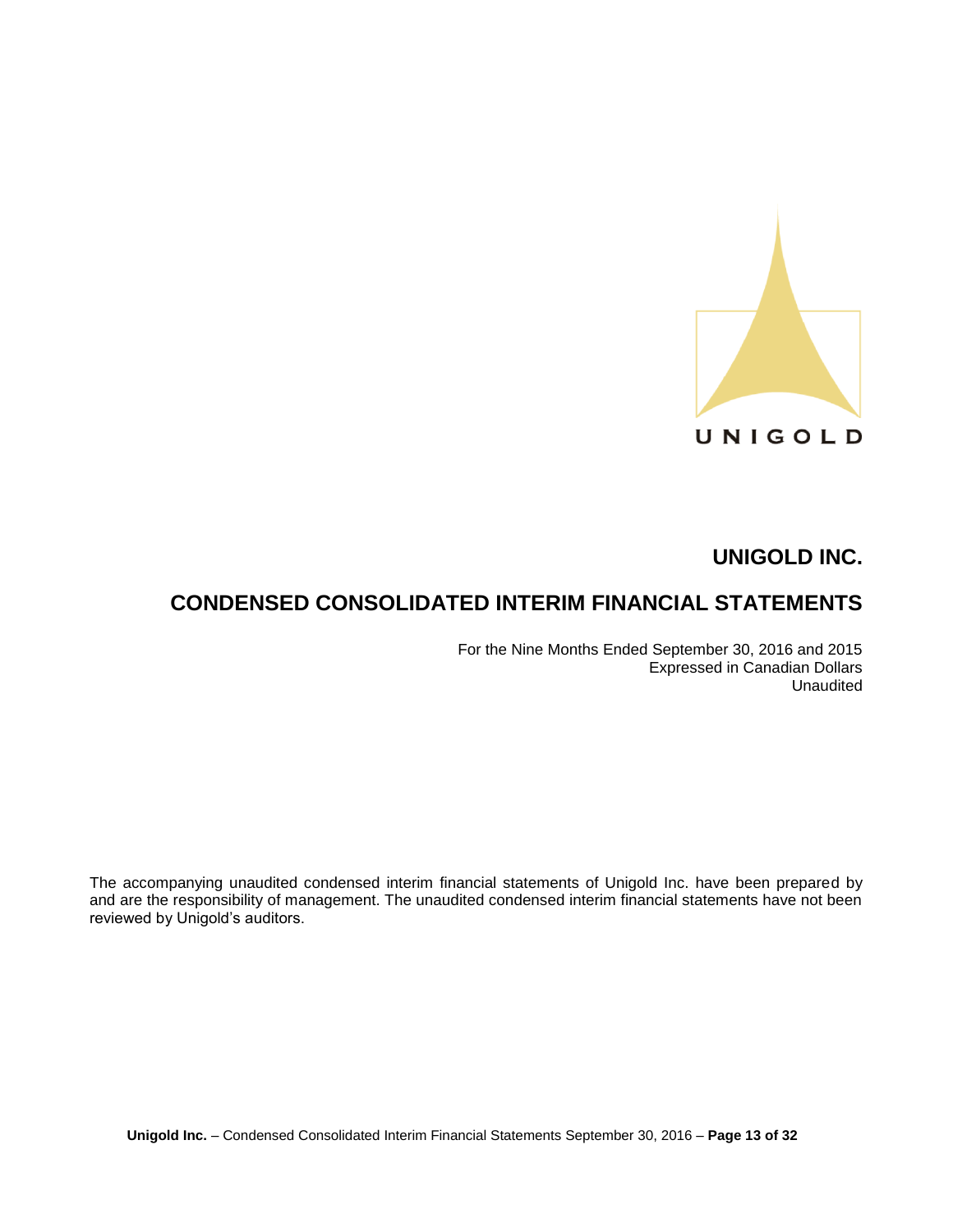# *CONDENSED CONSOLIDATED INTERIM STATEMENTS OF FINANCIAL POSITION*

*(Expressed in Canadian Dollars)*

|                                                           | <b>September 30, 2016</b> |                   |
|-----------------------------------------------------------|---------------------------|-------------------|
| As at,                                                    | (unaudited)               | December 31, 2015 |
| <b>Assets</b>                                             |                           |                   |
| <b>Current assets</b>                                     |                           |                   |
| Cash                                                      | \$<br>3,352,460           | \$<br>596,348     |
| Other receivables                                         | 10,955                    | 8,608             |
| Other financial assets and prepaids                       | 54,960                    | 23,943            |
| Total current assets                                      | 3,418,375                 | 628,899           |
| <b>Non-current assets</b>                                 |                           |                   |
| Property, plant and equipment (Note 6)                    | 600,239                   | 709,787           |
| Exploration properties (Note 7)                           | 283,747                   | 283,747           |
| Exploration and evaluation assets (Note 7)                | 38,458,227                | 37,135,894        |
| <b>Total assets</b>                                       | \$42,760,588              | \$38,758,327      |
|                                                           |                           |                   |
| <b>Liabilities</b>                                        |                           |                   |
| <b>Current liabilities</b>                                |                           |                   |
| Accounts payable and accrued liabilities                  | \$<br>124,280             | \$<br>154,932     |
| <b>Total liabilities</b>                                  | 124,280                   | 154,932           |
|                                                           |                           |                   |
| <b>Equity attributable to shareholders of the Company</b> |                           |                   |
| Share capital (Note $8(a)$ )                              | 57,160,588                | 55,075,544        |
| Reserve for warrants (Note $8(b)$ )                       | 3,389,291                 | 1,099,080         |
| Reserve for share-based payments (Note $8(c)$ )           | 1,825,598                 | 1,304,771         |
| Accumulated deficit                                       | (19,742,000)              | (18, 878, 831)    |
| Total equity attributable to shareholders of the Company  | 42,633,477                | 38,600,564        |
| <b>Non-controlling interest</b>                           | 2,831                     | 2,831             |
| <b>Total equity</b>                                       | 42,636,308                | 38,603,395        |
| <b>Total liabilities and equity</b>                       | \$42,760,588              | \$38,758,327      |

Nature of operations *(Note 1)* Going concern *(Note 2)* Commitments and contingencies *(Notes 7 and 16)*

Approved on Behalf of the Board:

s/ Joseph Del Campo s/ Joseph Hamilton Director Director

*The accompanying notes are an integral part of these condensed consolidated interim financial statements.*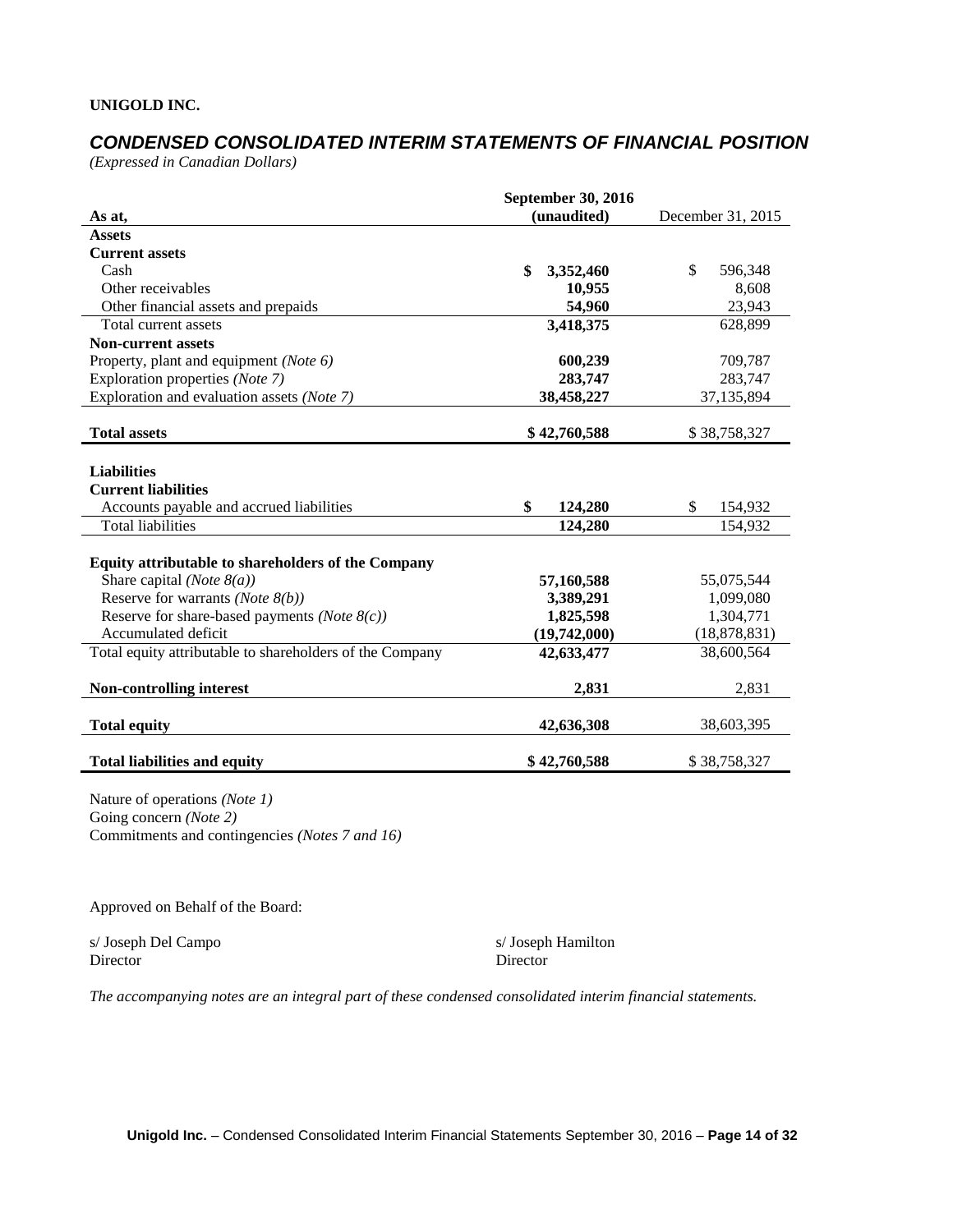# *CONDENSED CONSOLIDATED INTERIM STATEMENTS OF CHANGES IN SHAREHOLDERS' EQUITY*

*(Unaudited-Expressed in Canadian Dollars)*

|                                   |            | Share capital | Other reserves |             | Accumulated | Equity          |                 |
|-----------------------------------|------------|---------------|----------------|-------------|-------------|-----------------|-----------------|
|                                   | Number     |               |                | Share-based | Total other | Deficit         | attributable to |
|                                   | of shares  | Amount        | Warrants       | payment     | reserves    |                 | shareholders    |
| Balance, January 1, 2016          | 29,471,309 | \$55,075,544  | \$1,099,080    | \$1,304,771 | \$2,403,851 | \$(18,878,831)  | \$38,600,564    |
| Net loss for the period           |            |               |                |             |             | (163,002)       | (163,002)       |
| <b>Balance March 31, 2016</b>     | 29,471,309 | \$55,075,544  | \$1,099,080    | \$1,304,771 | \$2,403,851 | \$(19,041,833)  | \$38,437,562    |
| Private placement                 | 16,000,000 | 4,800,000     |                |             |             |                 | 4,800,000       |
| Share issue costs                 |            | (454, 442)    |                |             |             |                 | (454, 442)      |
| Warrants issued                   |            | (2,290,211)   | 2,290,211      |             | 2,290,211   |                 |                 |
| Options exercised                 | 150,000    | 29,697        |                | (14.697)    | (14,697)    |                 | 15,000          |
| Options granted                   |            |               |                | 591,399     | 591,399     |                 | 591,399         |
| Net loss for the period           |            |               |                |             |             | (665, 535)      | (665, 535)      |
| <b>Balance June 30, 2016</b>      | 45,621,309 | \$57,160,588  | \$3,389,291    | \$1,881,473 | \$5,270,764 | \$(19,707,368)  | \$42,723,984    |
| Transfer to deficit on expiry     |            |               |                | (105, 572)  | (105, 572)  | 105,572         |                 |
| Options granted                   |            |               |                | 49.697      | 49,697      |                 | 49,697          |
| Net loss for the period           |            |               |                |             |             | (140, 204)      | (140,204)       |
| <b>Balance September 30, 2016</b> | 45,621,309 | \$57,160,588  | \$3,389,291    | \$1,825,598 | \$5,214,889 | \$ (19,742,000) | \$42,633,477    |

|                                     |            | Share capital    |             | Other reserves |                         | Accumulated     | Equity          |
|-------------------------------------|------------|------------------|-------------|----------------|-------------------------|-----------------|-----------------|
|                                     | Number     |                  |             | Share-based    | Total other             | Deficit         | attributable to |
|                                     | of shares  | Amount           | Warrants    | payment        | reserves                |                 | shareholders    |
| Balance, January 1, 2015            | 24,371,309 | \$54,094,860     | \$1,389,382 | \$2,446,170    | \$3,835,552             | \$ (19,670,493) | \$38,259,919    |
| Transfer to deficit on expiry       |            |                  |             | (881, 123)     | (881, 123)              | 881,123         |                 |
| Net loss for the period             |            |                  |             |                |                         | (216,715)       | (216,715)       |
| <b>Balance March 31, 2015</b>       | 24,371,309 | \$54,094,860     | \$1,389,382 | \$1,565,047    | \$2,954,429             | \$(19,006,085)  | \$38,043,204    |
| Transfer to deficit on expiry       |            |                  |             | (5,665)        | (5,665)                 | 5,665           |                 |
| Private placement                   | 5,100,000  | 1,020,000        |             |                |                         |                 | 1,020,000       |
| Net loss for the period             |            |                  |             |                |                         | (139, 736)      | (139, 736)      |
| <b>Balance September 30, 2015</b>   | 29,471,309 | \$55,114,860     | \$1,389,382 | \$1,559,382    | \$2,948,764             | \$(19,140,156)  | \$38,923,468    |
| Share issue costs                   |            | (39,316)         |             |                |                         |                 | (39,316)        |
| Share based compensation            |            |                  |             | 151,864        | 151,864                 |                 | 151,864         |
| Net loss for the period             |            |                  |             |                |                         | (308, 542)      | (308, 542)      |
| <b>Balance September 30, 2015</b>   | 29,471,309 | \$55,075,544     | \$1,389,382 | \$1,711,246    | \$3,100,628             | \$ (19,448,698) | \$38,727,474    |
| Transfer to deficit on expiry       |            |                  | (290, 302)  | (406, 475)     | (696,777)               | 696,777         |                 |
| Net loss for the period             |            |                  |             |                |                         | (126,910)       | (126,910)       |
| Balance, December 31, 2015          | 29,471,309 | \$55,075,544     | \$1,099,080 | \$1,304,771    | \$2,403,851             | \$(18,878,831)  | \$38,600,564    |
|                                     |            |                  |             |                |                         |                 |                 |
| <b>The</b><br>notes<br>accompanying | are<br>an  | integral<br>part | of<br>these | condensed      | consolidated<br>interim | financial       | statements.     |

**Unigold Inc.** – Condensed Consolidated Interim Financial Statements September 30, 2016 – **Page 15 of 32**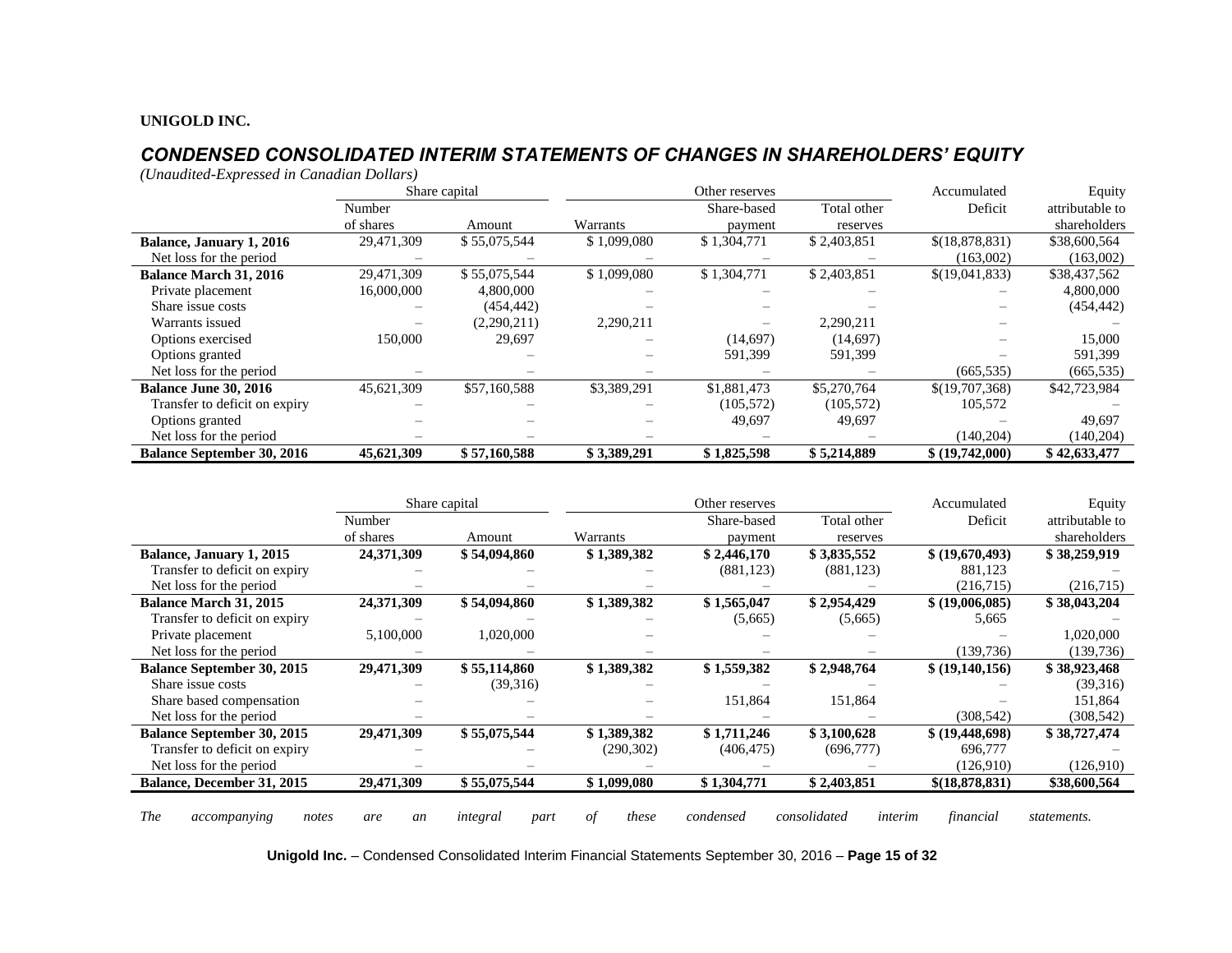# *CONDENSED CONSOLIDATED INTERIM STATEMENTS OF COMPREHENSIVE LOSS*

*(Unaudited-Expressed in Canadian Dollars)* 

|                                                                      | Three months ended September 30, |               | Nine months ended September 30, |             |
|----------------------------------------------------------------------|----------------------------------|---------------|---------------------------------|-------------|
|                                                                      | 2016                             | 2015          | 2016                            | 2015        |
| <b>Operating expenses</b>                                            |                                  |               |                                 |             |
| Compensation (Note 11)                                               | \$69,941                         | \$245,256     | \$744,506                       | \$411,260   |
| Professional and consulting fees                                     | 41,523                           | 15,469        | 71,149                          | 100,709     |
| Travel and business development                                      | 3,885                            | 1,796         | 13,323                          | 16,601      |
| Listing and shareholder information                                  | 8,945                            | 18,901        | 66,307                          | 56,269      |
| General and administrative expenses                                  | 25,452                           | 29,430        | 56,311                          | 86,174      |
| Amortization                                                         | 266                              | 865           | 798                             | 2,610       |
| Gain on sale of property, plant and<br>equipment ( <i>Note</i> $6$ ) |                                  |               | 4,608                           | (277)       |
| Foreign exchange loss (gain)                                         | (711)                            | (3,167)       | 24,437                          | (6,392)     |
| Net loss for the period before the<br>undernoted                     | (149,301)                        | (308, 550)    | (981, 439)                      | (666, 953)  |
| Investment income                                                    | 9,097                            | 8             | 12,698                          | 1,962       |
| Total loss and comprehensive loss for<br>the period                  | \$(140,204)                      | \$ (308, 542) | \$ (968,741)                    | \$(664,992) |
| Net loss per share - basic & diluted<br>(Note 10)                    | \$ (0.00)                        | \$ (0.01)     | \$ (0.03)                       | \$ (0.03)   |

*The accompanying notes are an integral part of these condensed consolidated interim financial statements.*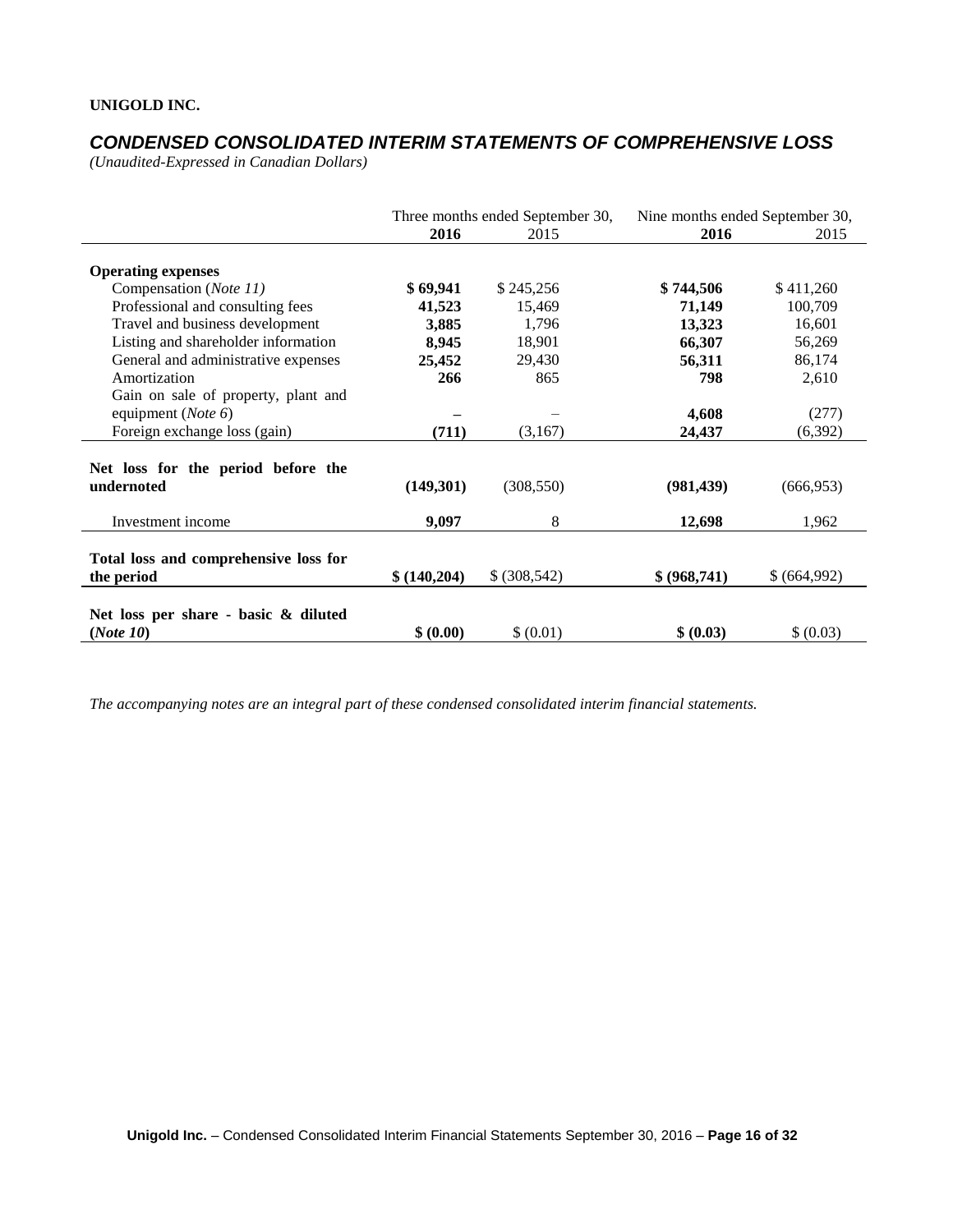# *CONDENSED CONSOLIDATED INTERIM STATEMENTS OF CASH FLOWS*

*(Unaudited-Expressed in Canadian Dollars)* 

| For the nine month period ended September 30,                          | 2016         | 2015        |
|------------------------------------------------------------------------|--------------|-------------|
|                                                                        |              |             |
| <b>Cash flows from operating activities</b><br>Net loss for the period | \$ (968,741) | \$(664,992) |
|                                                                        |              |             |
| Adjustments to add/(deduct) non-cash items                             |              |             |
| Share-based payment                                                    | 487,034      | 132,269     |
| Amortization                                                           | 798          | 2,610       |
| Loss on sale of property, plant and equipment                          | 4,608        | (277)       |
| Deduct investment income                                               | (1,347)      | (1,962)     |
|                                                                        | (457, 728)   | (532, 352)  |
| Working capital adjustments                                            |              |             |
| Other receivables                                                      | (2, 347)     | 1,678       |
| Other financial assets and prepaids                                    | (31, 018)    | 8,682       |
| Accounts payable and accrued liabilities                               | (30, 652)    | 62,310      |
| Net cash flows from operating activities                               | (541, 665)   | (459, 682)  |
|                                                                        |              |             |
| <b>Cash flows from investing activities</b>                            |              |             |
| Disposal of property, plant and equipment                              | 265          | 71,579      |
| Acquisition of property, plant and equipment                           | (3,920)      |             |
| Acquisition of exploration and evaluation assets                       | (1,060,474)  | (358, 590)  |
| Investment income                                                      | 1,347        | 1,962       |
| Net cash flows from investing activities                               | (1,062,782)  | (285,049)   |
|                                                                        |              |             |
| <b>Cash flows from financing activities</b>                            |              |             |
| Private placement                                                      | 4,800,000    | 1,020,000   |
| Share issue costs                                                      | (454, 442)   | (39,316)    |
| Exercise of options                                                    | 15,000       |             |
| Net cash flows from financing activities                               | 4,360,558    | 980,684     |
|                                                                        |              |             |
| Net increase in cash                                                   | 2,744,760    | 235,953     |
|                                                                        |              |             |
| Cash, beginning of period                                              | 596,348      | 638,850     |
| Cash, end of period                                                    | \$3,352,460  | \$874,803   |

Supplemental information pertaining to cash flows *(Note 13)*

*The accompanying notes are an integral part of these condensed consolidated interim financial statements.*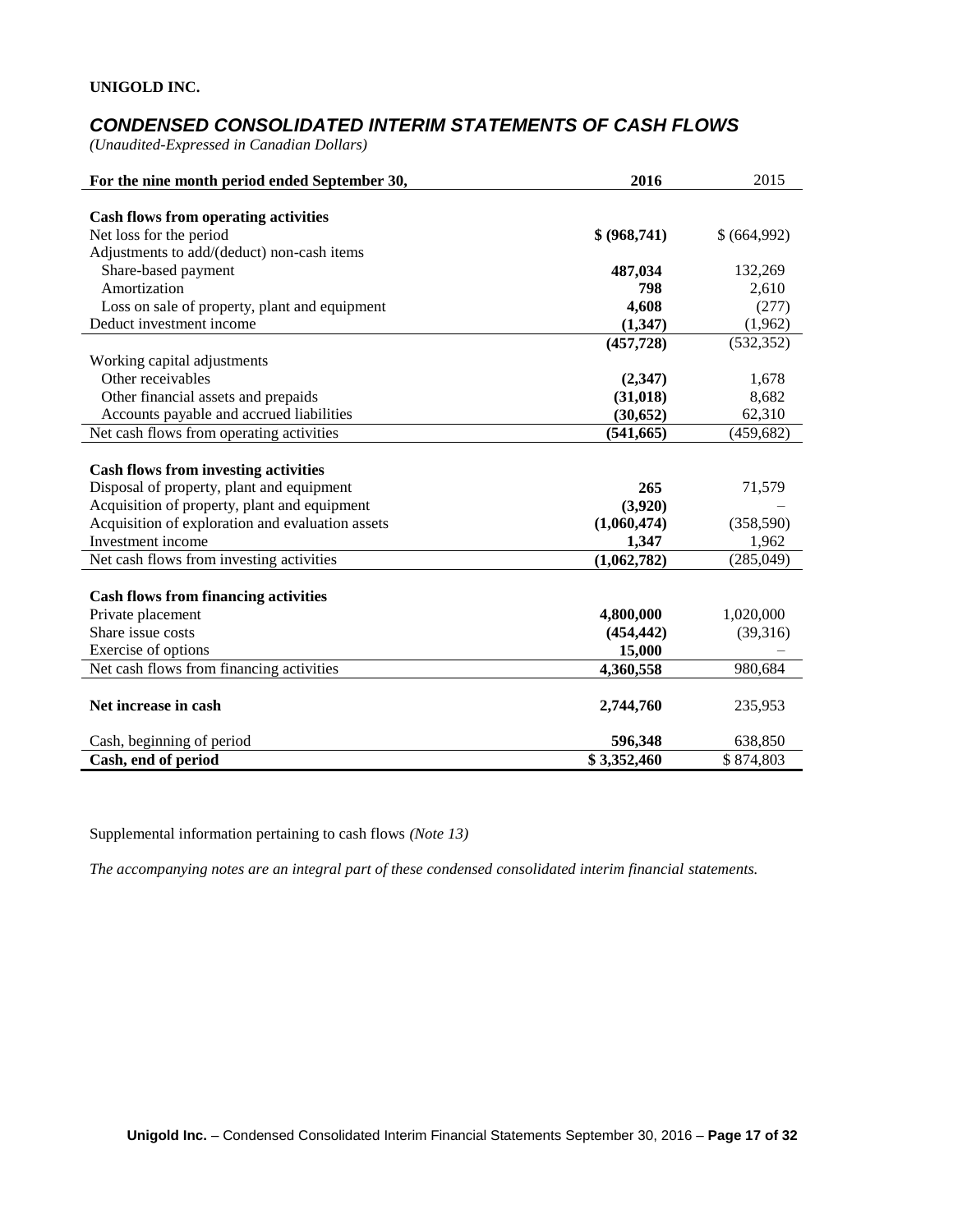# *NOTES TO THE CONDENSED CONSOLIDATED INTERIM FINANCIAL STATEMENTS*

*For the periods ended September 30, 2016 and 2015* Unaudited-Expressed in Canadian dollars unless otherwise stated.

### **1.** *Nature of Operations and Basis of Presentation*

#### *Nature of operations*

Unigold Inc. ("Unigold" or the "Company") was incorporated pursuant to the Business Corporations Act (Ontario) on May 9, 1990. The Company's executive office is located at 44 Victoria Street, Suite 1102, Toronto, Ontario M5C 1Y2.

Unigold is in the process of exploring its property in the Dominican Republic.

#### *Basis of presentation*

These condensed consolidated interim financial statements include the accounts of the Company, and its wholly owned subsidiary, Unigold Resources Inc., which is incorporated in Canada under the Canada Business Corporations Act, and its 97% owned subsidiary, Unigold Dominicana, S.R.L., which is incorporated in the Dominican Republic. All material intercompany balances and transactions have been eliminated.

### *2. Going Concern*

These condensed consolidated interim financial statements have been prepared on a going concern basis. The going concern basis of presentation assumes that the Company will continue in operation for the foreseeable future and be able to realize its assets and discharge its liabilities and commitments in the normal course of business. Because of continuing operating losses, the Company's continuance as a going concern is dependent upon its ability to obtain adequate financing or to reach profitable levels of operation. Management feels that there is a material uncertainty, which causes significant doubt about the Company's ability to continue as a going concern. To address its financing requirements, the Company will seek financing through measures that may include joint venture agreements, debt and equity financings, asset sales, and rights offerings to existing shareholders.

It is not possible to predict whether financing efforts will be successful or if Unigold will attain profitable levels of operation. These condensed consolidated interim financial statements do not include any adjustments to the carrying values of assets and liabilities and the reported expenses and statement of financial position classification that would be necessary should the Company be unable to continue as a going concern and therefore be required to realize its assets and liquidate its liabilities and commitments in other than the normal course of business and at amounts different from those in the accompanying condensed consolidated interim financial statements. These adjustments could be material.

# *3. Measurement Uncertainty*

The business of mining and exploring for minerals involves a high degree of risk and there can be no assurance that current exploration programs will result in profitable mining operations. The recoverability of the carrying value of exploration properties and exploration and evaluation assets, and the Company's continued existence is dependent upon the preservation of its interest in the underlying properties, the discovery of economically recoverable reserves, the achievement of profitable operations, or the ability of the Company to raise alternative financing, if necessary, or alternatively upon the Company's ability to dispose of its interests on an advantageous basis. Changes in future conditions could require material write-downs of the carrying values. All of the Company's exploration properties are located outside of Canada and are subject to the risk of foreign investment, including increases in taxes and royalties, renegotiation of contracts, currency exchange fluctuations and political uncertainty.

Although the Company has taken steps to verify title to the properties on which it is conducting exploration and in which it has an interest, in accordance with industry standards for the current state of exploration of such properties, these procedures do not guarantee the Company's title. Property title may be subject to unregistered prior agreements and non-compliance with regulatory and environmental requirements.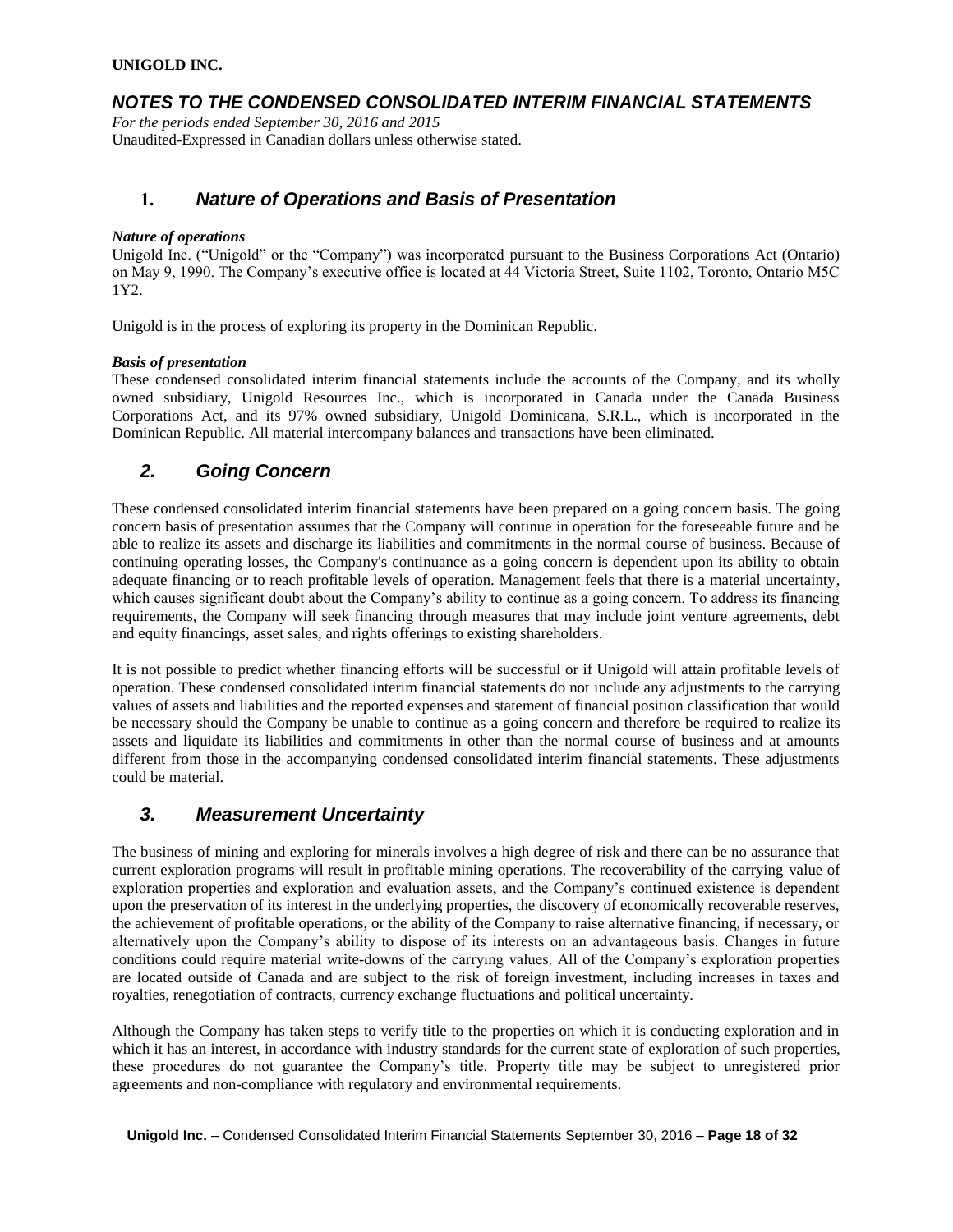### *NOTES TO THE CONDENSED CONSOLIDATED INTERIM FINANCIAL STATEMENTS*

*For the periods ended September 30, 2016 and 2015* Unaudited-Expressed in Canadian dollars unless otherwise stated.

## *4. Summary of Significant Accounting Policies*

#### **(a) Statement of compliance**

These condensed consolidated interim financial statements, including comparatives, have been prepared in accordance with International Accounting Standard ("IAS") 34 *Interim Financial Reporting* using the accounting policies consistent with International Financial Reporting Standards ("IFRS") as issued by the International Accounting Standards Board. These condensed consolidated interim financial statements have been prepared on the basis of and using accounting policies, methods of computation and presentation consistent with those applied in Unigold's 2015 Consolidated Annual Financial Statements. The accounting policies applied in these condensed consolidated interim financial statements are based on IFRS issued and outstanding as of November 16, 2016, the date the Audit Committee approved these statements. Any subsequent changes to IFRS that are given effect in the Company's annual consolidated financial statements for the year ending December 31, 2015 could result in restatement of these condensed consolidated interim financial statements, including the transition adjustments recognized on change-over to IFRS.

The preparation of financial statements in accordance with IAS 34 requires the use of certain critical accounting estimates. It also requires management to exercise judgement in applying the Company's accounting policies. See *Note 5*.

#### **(b) Basis of preparation**

The condensed consolidated interim financial statements are presented in Canadian dollars. The financial statements are prepared on the historical cost basis. In addition, these financial statements are prepared using the accrual basis of accounting except for cash flow information.

#### **(c) Accounting standards and interpretations issued but not yet adopted**

Certain pronouncements were issued by the IASB or the IFRIC that are mandatory for accounting periods on or after January 1, 2016 or later periods. Many are not applicable or do not have a significant impact to the Company and have been excluded. The following have not yet been adopted and are being evaluated to determine their impact on the Company.

IFRS 9 – Financial Instruments ("IFRS 9") was issued by the IASB in November 2009 with additions in October 2010 and May 2013 and will replace IAS 39 Financial Instruments: Recognition and Measurement ("IAS 39"). IFRS 9 uses a single approach to determine whether a financial asset is measured at amortized cost or fair value, replacing the multiple rules in IAS 39. The approach in IFRS 9 is based on how an entity manages its financial instruments in the context of its business model and the contractual cash flow characteristics of the financial assets. Most of the requirements in IAS 39 for classification and measurement of financial liabilities were carried forward unchanged to IFRS 9, except that an entity choosing to measure a financial liability at fair value will present the portion of any change in its fair value due to changes in the entity's own credit risk in other comprehensive income, rather than within profit or loss. The new standard also requires a single impairment method to be used, replacing the multiple impairment methods in IAS 39. IFRS 9 is effective for annual periods beginning on or after January 1, 2018. Earlier adoption is permitted.

IFRS 10 – Consolidated Financial Statements ("IFRS 10") and IAS 28 – Investments in Associates and Joint Ventures ("IAS 28") were amended in September 2014 to address a conflict between the requirements of IAS 28 and IFRS 10 and clarify that in a transaction involving an associate or joint venture, the extent of gain or loss recognition depends on whether the assets sold or contributed constitute a business. The effective date of these amendments is yet to be determined, however early adoption is permitted.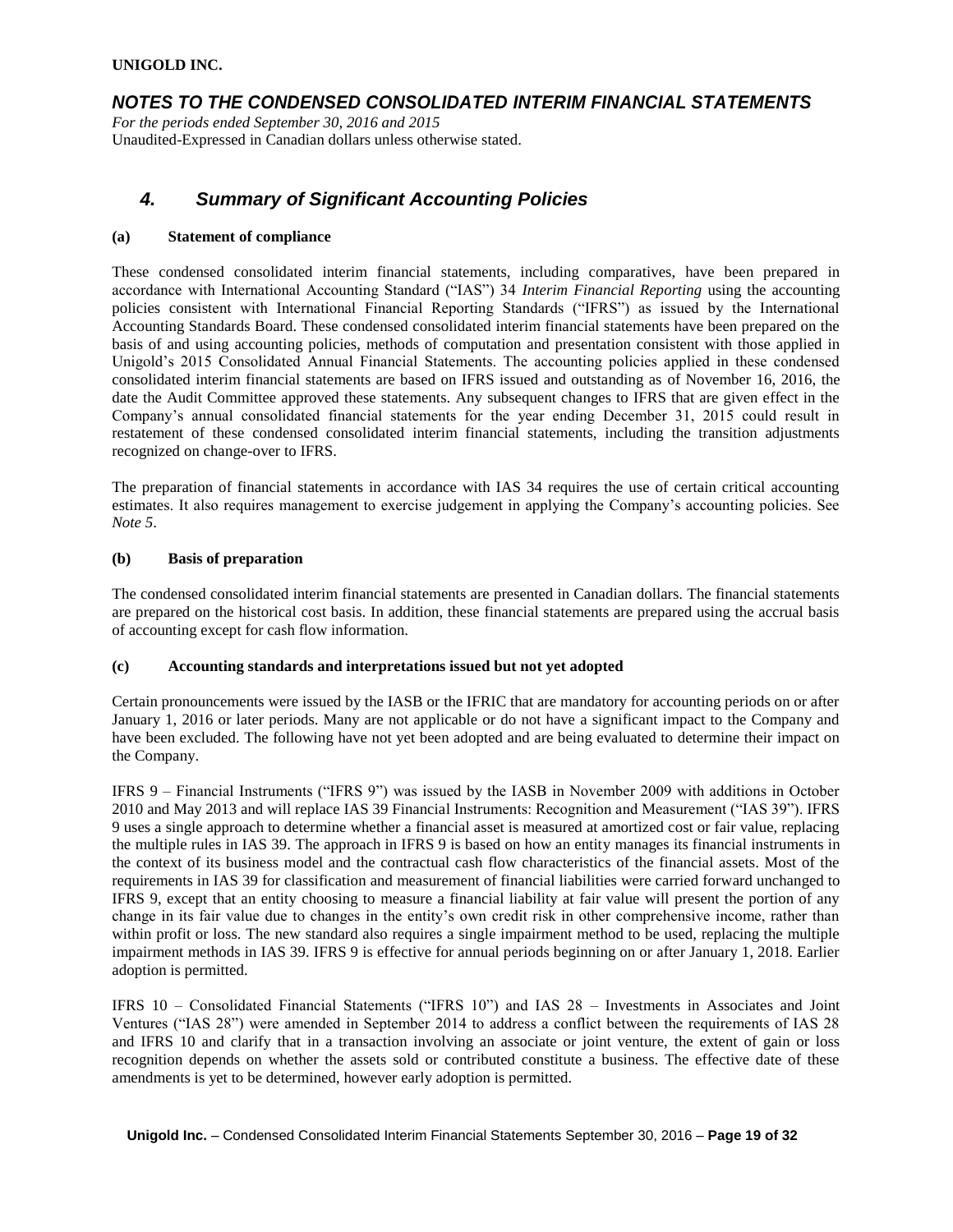### *NOTES TO THE CONDENSED CONSOLIDATED INTERIM FINANCIAL STATEMENTS*

*For the periods ended September 30, 2016 and 2015* Unaudited-Expressed in Canadian dollars unless otherwise stated.

IFRS 16 – Leases ("IFRS 16") was issued in January 2016 and replaces IAS 17 – Leases as well as some lease related interpretations. With certain exceptions for leases under twelve months in length or for assets of low value, IFRS 16 states that upon lease commencement a lessee recognises a right-of-use asset and a lease liability. The right-of-use asset is initially measured at the amount of the liability plus any initial direct costs. After lease commencement, the lessee shall measure the right-of-use asset at cost less accumulated depreciation and accumulated impairment. A lessee shall either apply IFRS 16 with full retrospective effect or alternatively not restate comparative information but recognise the cumulative effect of initially applying IFRS 16 as an adjustment to opening equity at the date of initial application. IFRS 16 requires that lessors classify each lease as an operating lease or a finance lease. A lease is classified as a finance lease if it transfers substantially all the risks and rewards incidental to ownership of an underlying asset. Otherwise it is an operating lease. IFRS 16 is effective for annual periods beginning on or after January 1, 2019. Earlier adoption is permitted if IFRS 15 has also been applied.

These standards are being evaluated to determine their impact on the consolidated financial statements of the Company. IFRS 9 is effective for the Company's fiscal year starting January 1, 2018. IFRS 16 is effective for the Company January 1, 2019.

### **(d) Accounting policies**

The accounting policies applied by the Company in these condensed consolidated interim financial statements are the same as those applied to the Company's annual consolidated financial statements for the year ended December 31, 2015 and the corresponding interim reporting period. *Note 4* to those annual statements describes the significant accounting policies used by the Company. These interim financial statements do not include all the notes of the type normally included in an annual financial report and therefore should be read in conjunction with the Company's annual financial statements for the year ended December 31, 2015, as they provide an update of previously reported information.

# *5. Significant Accounting Judgments and Estimates*

The preparation of these condensed consolidated interim financial statements requires management to make estimates and assumptions that affect the reported amounts of assets and liabilities at the date of the financial statements and reported amounts of expenses during the reporting period. Actual outcomes could differ from these estimates. The condensed consolidated interim financial statements include estimates that, by their nature, are uncertain. The impacts of such estimates are pervasive throughout the consolidated financial statements, and may require accounting adjustments based on future occurrences. Revisions to accounting estimates are recognized in the period in which the estimate is revised and the revision affects both current and future periods.

Significant assumptions about the future and other sources of estimation uncertainty that management has made at the statement of financial position date, that could result in a material adjustment to the carrying amounts of assets and liabilities, in the event that actual results differ from assumptions made, relate to, but are not limited to, the following:

- i. the recoverability of exploration properties and exploration and evaluation assets which are included in the condensed consolidated interim statement of financial position;
- ii. the inputs used in accounting for valuation of warrants and options which are included in the condensed consolidated interim statement of financial position;
- iii. the inputs used in accounting for share-based compensation expense in the condensed consolidated interim statement of comprehensive loss;
- iv. the nil provision for asset retirement obligations which is included in the condensed consolidated interim statement of financial position;
- v. the estimated useful life of property, plant and equipment; and
- vi. the existence and estimated amount of contingencies (*Note 16*).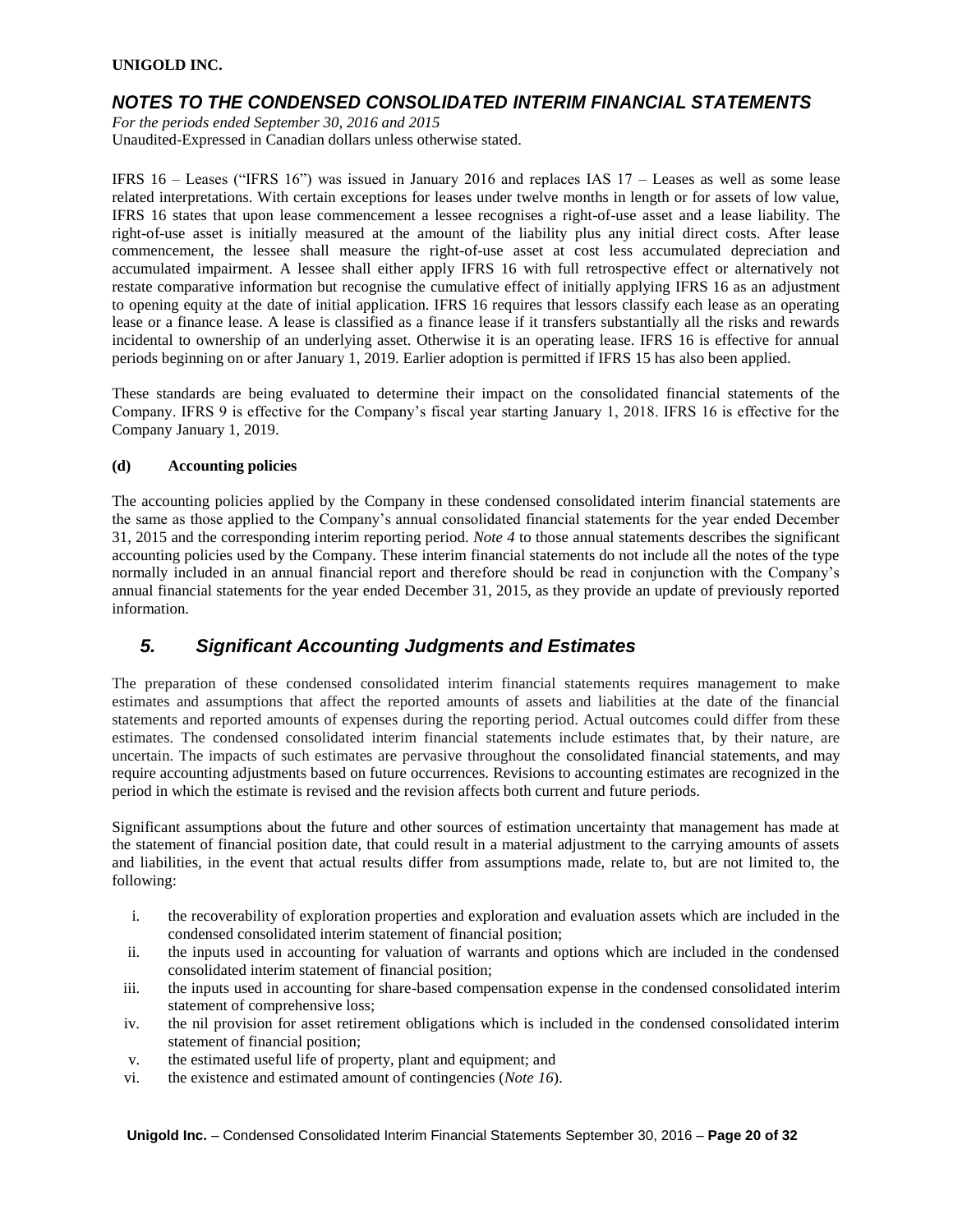## *NOTES TO THE CONDENSED CONSOLIDATED INTERIM FINANCIAL STATEMENTS*

*For the periods ended September 30, 2016 and 2015* Unaudited-Expressed in Canadian dollars unless otherwise stated.

## *6. Property, Plant and Equipment*

Vehicles, field equipment, and camp and buildings relate to the Company's exploration activities. During the nine month period ended September 30, 2016, \$107,797 (2015 – \$141,127) of amortization was capitalized to exploration and evaluation assets.

| Cost                       | Land     | <b>Office</b><br>furniture<br>and<br>equipment | Computer<br>equipment | Vehicles  | Field<br>equipment | Camp<br>and<br>buildings | Total       |
|----------------------------|----------|------------------------------------------------|-----------------------|-----------|--------------------|--------------------------|-------------|
|                            |          |                                                |                       |           |                    |                          |             |
| Balance December 31, 2014  | \$13,771 | \$15,626                                       | \$138,172             | \$153,400 | \$1,396,042        | \$311,891                | \$2,028,902 |
| Disposals/transfer         |          | (753)                                          | (7,691)               | (81,247)  |                    | (13,514)                 | (103, 205)  |
| Balance December 31, 2015  | \$13,771 | \$14,873                                       | \$130.481             | \$77,316  | \$1,396,042        | \$324,725                | \$1,957,208 |
| Disposals                  | —        | (14, 873)                                      |                       |           |                    |                          | (14, 873)   |
| <b>Additions</b>           |          |                                                |                       |           |                    | 3.920                    | 3,920       |
| Balance September 30, 2016 | \$13,771 | \$<br>-                                        | \$130.481             | \$77,316  | \$1,396,042        | \$328,645                | \$1.946.255 |

|                                       |      |                          | <b>Office</b><br>furniture |                              |                 |                    | Camp             |              |
|---------------------------------------|------|--------------------------|----------------------------|------------------------------|-----------------|--------------------|------------------|--------------|
| <b>Amortization and</b><br>impairment | Land |                          | and<br>equipment           | <b>Computer</b><br>equipment | <b>Vehicles</b> | Field<br>equipment | and<br>buildings | <b>Total</b> |
|                                       |      |                          |                            |                              |                 |                    |                  |              |
| Balance December 31, 2014             | \$.  | $\overline{\phantom{0}}$ | \$9.225                    | \$76,080                     | \$86,530        | \$796,425          | \$147,073        | \$1,115,333  |
| Amortization                          |      |                          | 1.235                      | 18.447                       | 13.856          | 119.924            | 37,003           | 190.465      |
| Disposals/transfer                    |      |                          | (460)                      | (5,827)                      | (46,793)        |                    | (5,297)          | (58, 377)    |
| Balance December 31, 2015             | \$   |                          | \$10,000                   | \$88,700                     | \$53,593        | \$916.349          | \$178,779        | \$1,247,421  |
| Amortization                          |      | -                        |                            | 9.402                        | 5,337           | 71.965             | 21.891           | 108,595      |
| <b>Disposals</b>                      |      | —                        | (10,000)                   |                              |                 |                    |                  | (10,000)     |
| Balance September 30, 2016            | ъ    |                          |                            | \$98,102                     | \$58,930        | \$988,314          | \$200,670        | \$1,346,016  |

|                       |          | <b>Office</b><br>furniture<br>and | Computer  |          | Field     | Camp<br>and |              |
|-----------------------|----------|-----------------------------------|-----------|----------|-----------|-------------|--------------|
| Carrying amounts      | Land     | equipment                         | equipment | Vehicles | equipment | buildings   | <b>Total</b> |
|                       |          |                                   |           |          |           |             |              |
| At December 31, 2015  | \$13.771 | \$4.873                           | \$41,782  | \$23.723 | \$479.692 | \$145,946   | \$709.787    |
| At September 30, 2016 | 13.771   | $\overline{\phantom{m}}$          | 32,379    | 18.386   | 407.728   | 127,975     | 600.239      |

### *7. Exploration Properties and Exploration and Evaluation Assets*

Exploration properties and deferred exploration and evaluation costs consist of the following:

|                                                   | Balance<br>December<br>31, 2014 | 2015<br><b>Additions</b> | Balance<br>December<br>31, 2015 | 2016<br>Additions | <b>Balance</b><br><b>September</b><br>30, 2016 |
|---------------------------------------------------|---------------------------------|--------------------------|---------------------------------|-------------------|------------------------------------------------|
| <b>Exploration property interests</b><br>Neita    | \$283,747                       | $\overline{\phantom{0}}$ | \$283,747                       |                   | \$283,747                                      |
| <b>Exploration and evaluation assets</b><br>Neita | \$36,389,678                    | \$746.216                | \$37,135,894                    | \$1,322,333       | \$38,458,227                                   |

#### **Neita**

The Company owns 100% of the exploration rights for gold, silver, copper, zinc and all associated minerals on the Neita Property in the northwestern Dominican Republic, as well as a sole and exclusive option for the commercial

**Unigold Inc.** – Condensed Consolidated Interim Financial Statements September 30, 2016 – **Page 21 of 32**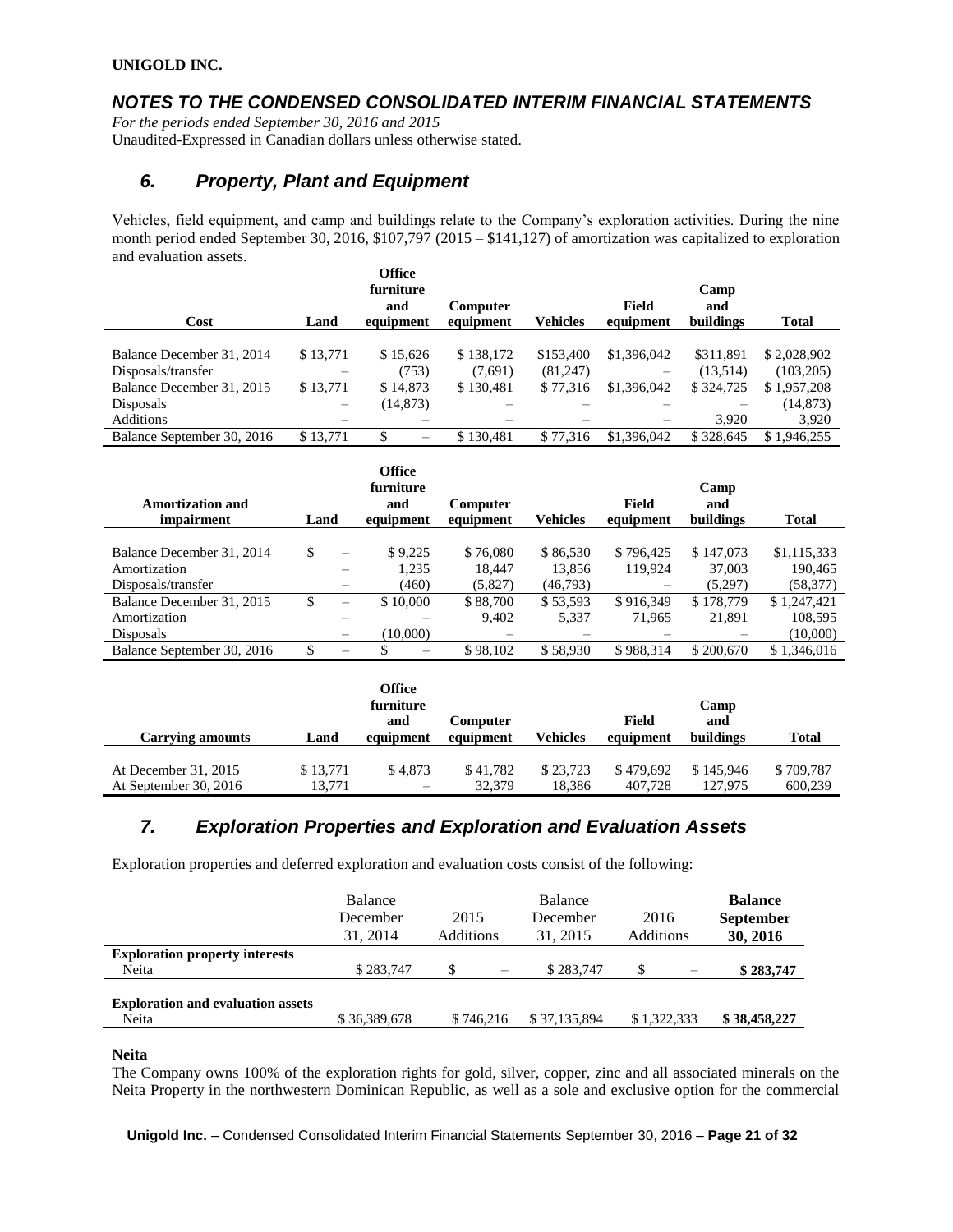### *NOTES TO THE CONDENSED CONSOLIDATED INTERIM FINANCIAL STATEMENTS*

*For the periods ended September 30, 2016 and 2015* Unaudited-Expressed in Canadian dollars unless otherwise stated.

mining of the mineral deposits. In March 2012, Unigold's license was renewed until March 2015 with option for two 1-year renewals. In March 2015, the first 1-year renewal was granted. In February 2016, the second one-year renewal was granted. During the period ended September 30, 2016, \$107,797 (2015 – \$141,127) of amortization was capitalized to exploration and evaluation assets and \$154,062 (2015 – \$19,595) of non-cash share-based expense was capitalized to exploration and evaluation assets.

# *8. Equity Attributable to Equity Holders of the Company*

#### **(a) Common shares**

#### *Authorized, issued and outstanding shares*

Common shares, no par value, authorized unlimited number of shares, issued and outstanding were 45,621,309 shares as at September 30, 2016 (December 31, 2015– 29,471,309).

|                                       | <b>Number of shares</b> | \$          |
|---------------------------------------|-------------------------|-------------|
| Balance December 31, 2014             | 24,371,309              | 54,094,860  |
| Balance March 31, 2015                | 24,371,309              | 54,094,860  |
| Private placement                     | 5,100,000               | 1,020,000   |
| Balance September 30, 2015            | 29,471,309              | 55,114,860  |
| Share issue costs                     |                         | (39,316)    |
| Balance September 30, 2015            | 29,471,309              | 55,075,544  |
| Balance December 31, 2015             | 29,471,309              | 55,075,544  |
| Balance March 31, 2016                | 29,471,309              | 55,075,544  |
| Private placement                     | 16,000,000              | 4,800,000   |
| Share issue costs                     |                         | (454, 442)  |
| Value assigned to warrants issued     |                         | (1,990,736) |
| Value assigned to broker units        |                         | (160, 123)  |
| Value assigned to broker warrants     |                         | (139, 352)  |
| Option exercise                       | 150,000                 | 15,000      |
| Option exercise-transfer of valuation |                         | 14,697      |
| Balance June 30, 2016                 | 45,621,309              | 57,160,588  |
| <b>Balance September 30, 2016</b>     | 45,621,309              | 57,160,588  |

On May 25, 2016, Unigold Inc. closed a private placement of 16,000,000 units of the Company (the "Units") at a price of \$0.30 per Unit for gross proceeds of \$4,800,000 (the "Private Placement"). Each Unit consists of one common share of the Company (a "Unit Share") and one common share purchase warrant (a "Warrant"). Each Warrant entitles the holder thereof to purchase one common share of the Company (a "Warrant Share" and together with the Units, Unit Shares, and Warrants, the "Securities") at an exercise price of \$0.45 at any time prior to May 25, 2018. The Company has the right to accelerate the expiry date of the Warrants on notice to the holders of Warrants if the closing price of the Company's common shares on a stock exchange in Canada is higher than \$0.90 per common share for more than 20 consecutive trading days at any time after September 26, 2016, in which case the Warrants will expire 30 days after the date on which such notice is given.

In connection with the closing of the Private Placement, the Company issued an aggregate of 1,120,000 broker units (the "Broker Units") and paid an aggregate of \$343,324 in cash to the agents. Each Broker Unit entitles the holder thereof to purchase one unit of the Company until May 25, 2018 at an exercise price of \$0.30 per unit. Each unit consists of one common share of the Company and one common share purchase warrant of the Company having the same terms as the Warrants.

The Units, the Broker Units and the Securities issuable upon the exercise of the Broker Units were subject to a fourmonth hold period that expired September 26, 2016.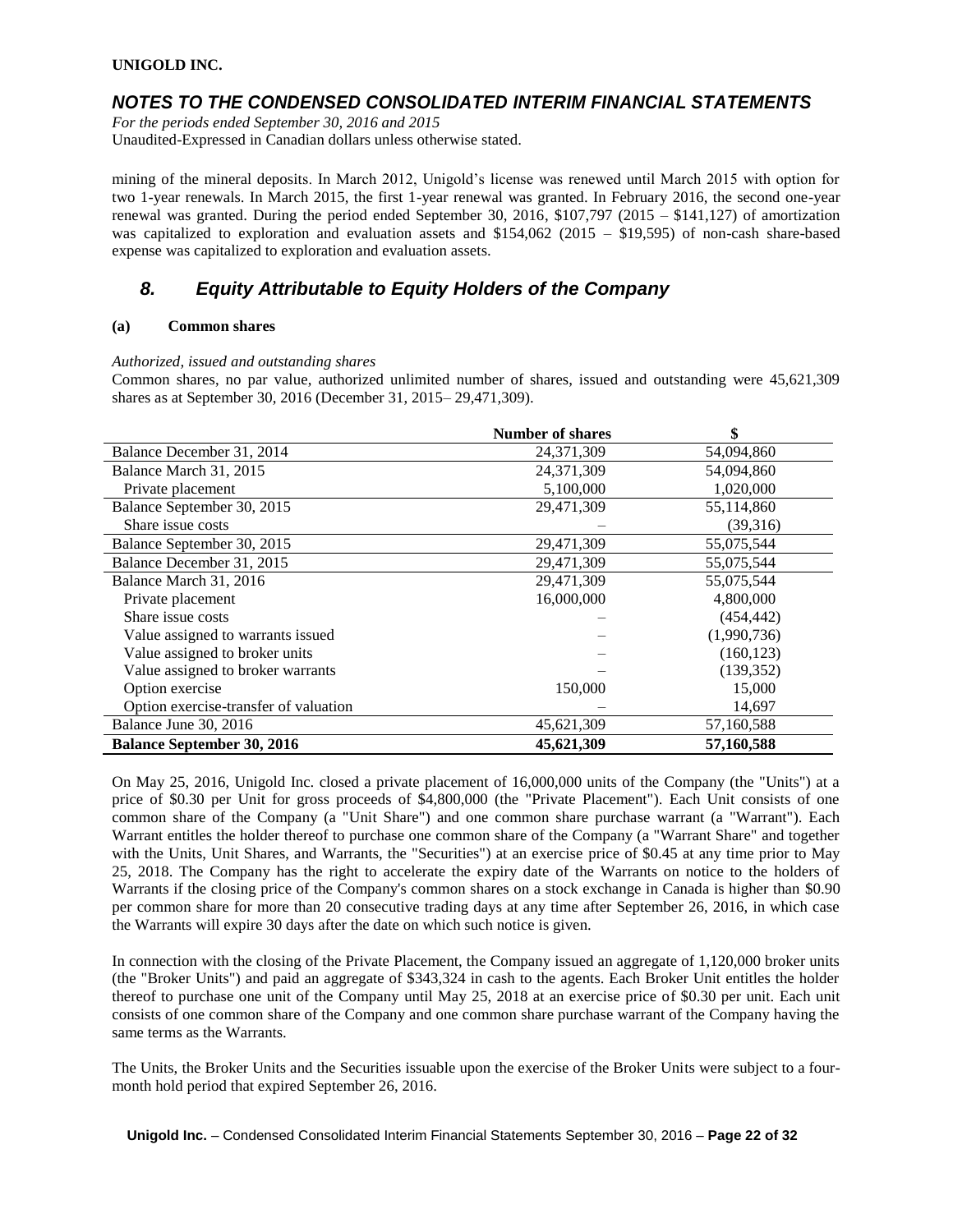### *NOTES TO THE CONDENSED CONSOLIDATED INTERIM FINANCIAL STATEMENTS*

*For the periods ended September 30, 2016 and 2015*

Unaudited-Expressed in Canadian dollars unless otherwise stated.

On September 25, 2015, Unigold issued 5,100,000 common shares at a price of \$0.20 per share for aggregate gross proceeds of \$1,020,000. The private placement was conducted after giving effect to a consolidation of the common shares of the Company on the basis of one (1) new common share for every ten (10) common shares issued and outstanding (the "Consolidation"). The Consolidation was approved by shareholders of Unigold at the annual and special meeting of shareholders held on March 31, 2015 and became effective as of September 24, 2015. All references to common shares outstanding, per share amounts, warrants and options have been retroactively restated to reflect the Consolidation.

|                                   | Number of       | Weighted average  | Weighted average      |
|-----------------------------------|-----------------|-------------------|-----------------------|
|                                   | <b>Warrants</b> | exercise price \$ | grant date fair value |
| Balance December 31, 2014         | 2,542,500       | 3.56              | \$1,389,382           |
| Balance March 31, 2015            | 2,542,500       | 3.56              | 1,389,382             |
| Balance September 30, 2015        | 2,542,500       | 3.56              | 1,389,382             |
| Balance September 30, 2015        | 2.542.500       | 3.56              | 1.389.382             |
| Expired – transferred to deficit  | (1,042,500)     | 1.50              | (290, 302)            |
| Balance, December 31, 2015        | 1,500,000       | 5.00              | 1,099,080             |
| Balance March 31, 2016            | 1,500,000       | 5.00              | 1,099,080             |
| Private placement                 | 16.000.000      | 0.45              | 1,990,736             |
| <b>Broker Units</b>               | 1,120,000       | 0.30              | 160,123               |
| <b>Broker Unit warrants</b>       | 1,120,000       | 0.45              | 139,352               |
| Balance June 30, 2016             | 19,740,000      | 0.79              | 3,389,291             |
| <b>Balance September 30, 2016</b> | 19,740,000      | 0.79              | \$3,389,291           |

### **(b) Reserve for warrants**

As a result of the private placement financing in May 2016, the Company issued 16,000,000 warrants. Each Warrant entitles the holder thereof to purchase one common share of the Company at an exercise price of \$0.45 at any time prior to May 25, 2018. The Company has the right to accelerate the expiry date of the Warrants on notice to the holders of Warrants if the closing price of the Company's common shares on a stock exchange in Canada is higher than \$0.90 per common share for more than 20 consecutive trading days at any time after September 26, 2016, in which case the Warrants will expire 30 days after the date on which such notice is given.

In connection with the closing of the Private Placement, the Company issued an aggregate of 1,120,000 broker units (the "Broker Units"). Each Broker Unit entitles the holder thereof to purchase one unit of the Company until May 25, 2018 at an exercise price of C\$0.30 per unit. Each unit consists of one common share of the Company and one common share purchase warrant of the Company having the same terms as the Warrants.

As a result of the IFC financing in September 2013, the Company issued 1,500,000 IFC Warrants to purchase common shares of the Company at a price of \$5.00 per share until September 10, 2017. An "accelerator clause" applies to 50% of the warrants. If the Company has filed a NI 43-101 compliant mineral resource estimate outlining 3,000,000 ounces of gold and the stock price trades above \$10.00 for thirty days, then Unigold may call for exercise of the warrants that, if not exercised, will expire in 60 days.

At September 30, 2016 and December 31, 2015, the Company had warrants issued as follows: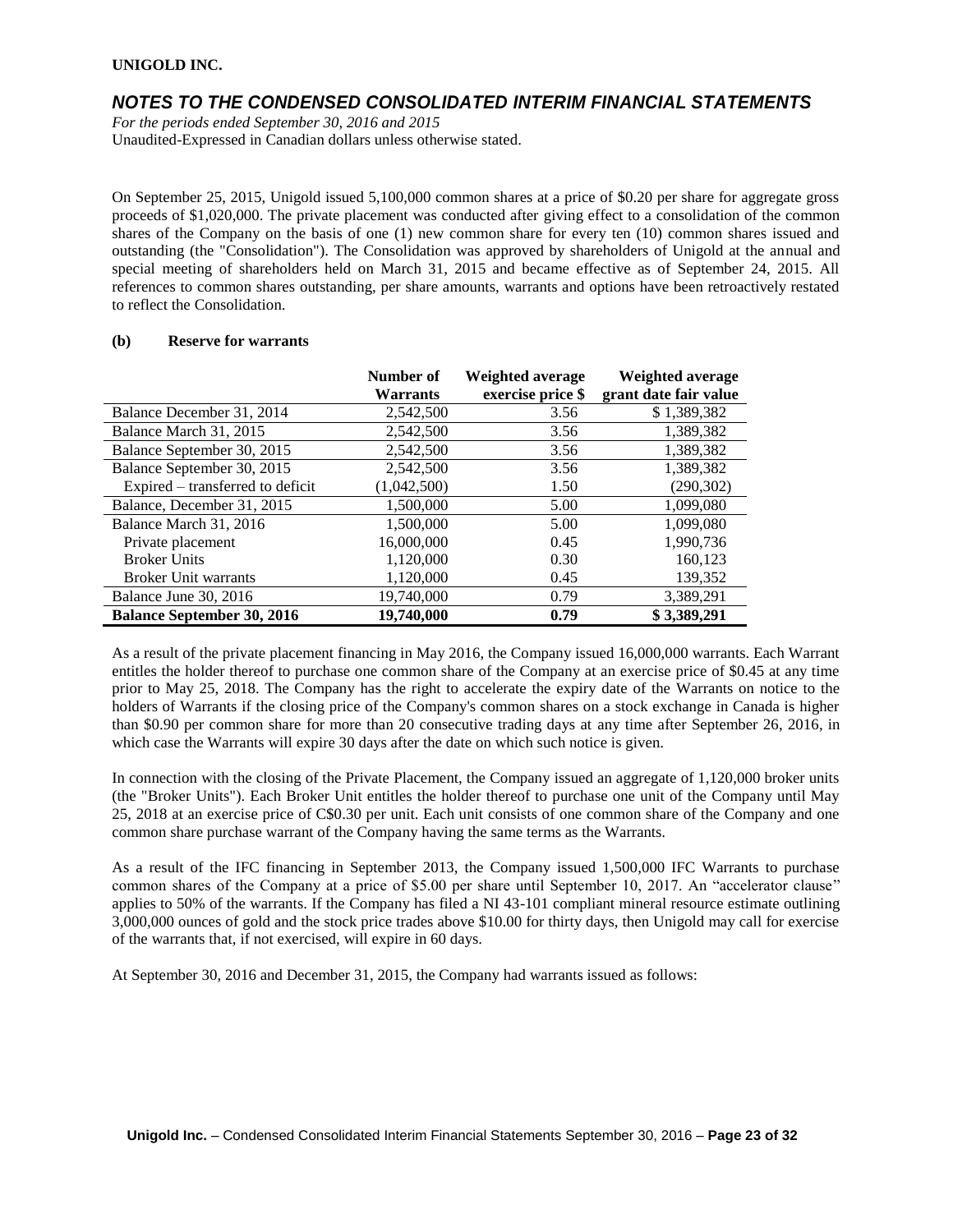# *NOTES TO THE CONDENSED CONSOLIDATED INTERIM FINANCIAL STATEMENTS*

*For the periods ended September 30, 2016 and 2015* Unaudited-Expressed in Canadian dollars unless otherwise stated.

|                 |                    | 2016             |                    |             |              | 2015        |                    |
|-----------------|--------------------|------------------|--------------------|-------------|--------------|-------------|--------------------|
|                 |                    | Weighted         |                    |             | Weighted     |             |                    |
|                 |                    | Average          |                    |             | Average      |             |                    |
|                 | Number of          | <b>Remaining</b> | Number of          | Number of   | Remaining    | Number of   |                    |
| <b>Exercise</b> | <b>Warrants</b>    | Contractual      | Warrants           | Warrants    | Contractual  | Warrants    |                    |
| Price           | <b>Outstanding</b> | Life - Years     | <b>Exercisable</b> | Outstanding | Life - Years | Exercisable | <b>Expiry Date</b> |
| \$5.00          | 1,500,000          | 0.7              | 1.500.000          | 1,500,000   | 1.4          | 1,500,000   | Sept. 10,2017      |
| \$0.45          | 16,000,000         | 1.6              | 16,000,000         |             |              |             | May 25, 2018       |
| \$0.30          | 1,120,000          | 1.6              | 1,120,000          |             |              | -           | May 25, 2018       |
| \$0.45          | 1,120,000          | 1.6              | 1,120,000          |             |              |             | May 25, 2018       |
| \$0.79          | 19,740,000         | 1.6              | 19,740,000         | 1.500.000   | 1.4          | 1.500.000   |                    |

#### **(c) Reserve for share-based payment**

A summary of share-based payment reserve activity during the periods indicated is presented below:

|                                            | \$         |
|--------------------------------------------|------------|
| Balance December 31, 2014                  | 2,446,170  |
| Expired/forfeited – transferred to deficit | (881, 123) |
| Balance March 31, 2015                     | 1,565,047  |
| Expired/forfeited – transferred to deficit | (5,665)    |
| Balance September 30, 2015                 | 1,559,382  |
| Issued – employee stock options            | 151,864    |
| Balance September 30, 2015                 | 1,711,246  |
| Expired/forfeited – transferred to deficit | (406, 475) |
| Balance December 31, 2015                  | 1,304,771  |
| Balance March 31, 2016                     | 1,304,771  |
| Issued – employee stock options            | 591,399    |
| Exercised                                  | (14,697)   |
| Balance June 30, 2016                      | 1,881,473  |
| Expired/forfeited – transferred to deficit | (105, 572) |
| Issued – employee stock options            | 49,697     |
| <b>Balance September 30, 2016</b>          | 1,825,598  |

# *9. Share-Based Payment – Employee Stock Option Plan*

The Company has a stock option plan (the "Plan"), the purpose of which is to attract, retain and motivate management, staff and consultants by providing them with the opportunity, through share options, to acquire a proprietary interest in the Company and benefit from its growth. The maximum number of options to be issued under the Plan shall not exceed 10% of the total number of common shares issued and outstanding. The options are non-transferable and may be granted for a term not exceeding five years. The exercise price of the options shall be determined by the board of directors on the basis of the market price of the common shares, subject to all applicable regulatory requirements.

A summary of the Plan activity during the periods indicated is presented below: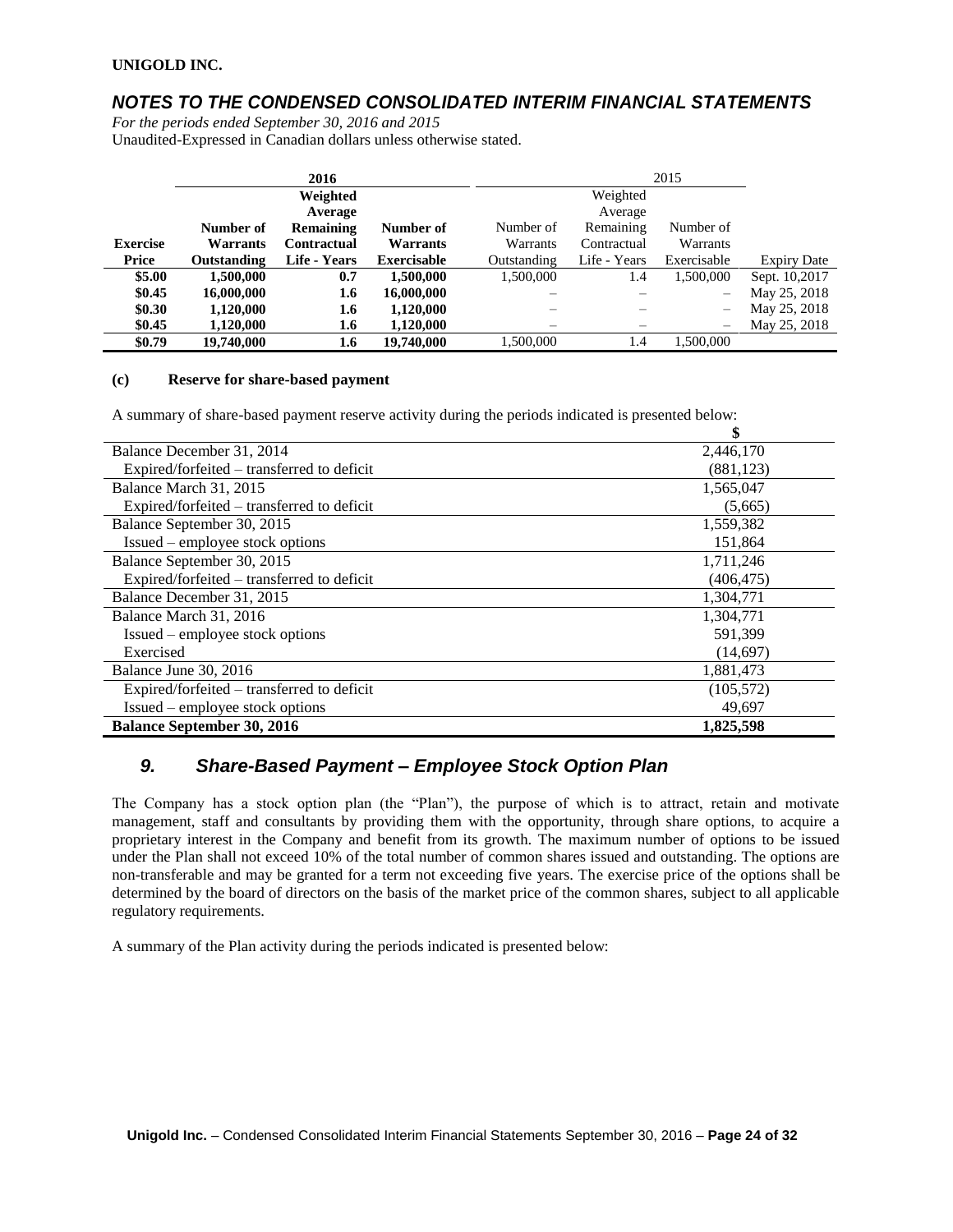### *NOTES TO THE CONDENSED CONSOLIDATED INTERIM FINANCIAL STATEMENTS*

*For the periods ended September 30, 2016 and 2015* Unaudited-Expressed in Canadian dollars unless otherwise stated.

|                                   | <b>Number</b> | Weighted average exercise price \$ |
|-----------------------------------|---------------|------------------------------------|
| Balance December 31, 2014         | 1,752,500     | 1.94                               |
| Expired/forfeited                 | (535,000)     | 2.00                               |
| Balance March 31, 2015            | 1,217,500     | 1.83                               |
| Expired/forfeited                 | (25,000)      | 1.00                               |
| Balance September 30, 2015        | 1,192,500     | 1.85                               |
| Granted                           | 1,550,000     | 0.10                               |
| Balance September 30, 2015        | 2.742.500     | 0.86                               |
| Expired/forfeited                 | (235,000)     | 1.93                               |
| Balance December 31, 2015         | 2,507,500     | 0.76                               |
| Balance March 31, 2016            | 2,507,500     | 0.76                               |
| Granted                           | 1,700,000     | 0.35                               |
| Exercised                         | (150,000)     | 0.10                               |
| Balance June 30, 2016             | 4,057,500     | 0.61                               |
| Expired/forfeited                 | (87,500)      | 1.82                               |
| Granted                           | 100,000       | 0.50                               |
| <b>Balance September 30, 2016</b> | 4,070,000     | 0.58                               |

As at September 30, 2016 and December 31, 2015 the Company had stock options issued to directors, officers, employees and consultants of the Company as follows:

|                 |                    | 2016               |                    |             |              | 2015                     |                    |
|-----------------|--------------------|--------------------|--------------------|-------------|--------------|--------------------------|--------------------|
|                 |                    | Weighted           |                    |             | Weighted     |                          |                    |
|                 |                    | Average            |                    |             | Average      |                          |                    |
|                 | Number of          | Remaining          | Number of          | Number of   | Remaining    | Number of                |                    |
| <b>Exercise</b> | <b>Options</b>     | <b>Contractual</b> | <b>Options</b>     | Options     | Contractual  | Options                  |                    |
| Price           | <b>Outstanding</b> | Life - Years       | <b>Exercisable</b> | Outstanding | Life - Years | Exercisable              | <b>Expiry Date</b> |
| \$1.10          | 240,000            | 0.1                | 240,000            | \$1.10      | 270,000      | 0.9                      | Nov.16, 2016       |
| \$3.30          | 240,000            | 0.7                | 240,000            | \$3.30      | 270,000      | 1.5                      | Jun.26, 2017       |
| \$2.80          | 75,000             | 1.5                | 75,000             | \$2.80      | 75,000       | 2.2                      | Mar.27,2018        |
| \$1.00          | 315,000            | 1.8                | 315,000            | \$1.00      | 342,500      | 2.5                      | July 3, 2018       |
| \$0.10          | 1.400.000          | 4.0                | 1,400,000          | \$0.10      | 1,550,000    | 4.8                      | Sep.30,2020        |
| \$0.35          | 1,700,000          | 4.7                | 1,700,000          |             |              | $\overline{\phantom{0}}$ | June 22,2021       |
| \$0.50          | 100.000            | 4.8                | 100,000            |             |              | $\qquad \qquad -$        | July 21,2021       |
| \$0.58          | 4,070,000          | 3.7                | 4,070,000          | \$0.76      | 2,507,500    | 3.6                      |                    |

The grant date fair value of the options granted in the second and third quarters are based on the Black-Scholes option-pricing model, using the assumptions below.

| Grant date                      | June 22, 2016 | July 21, 2016 |
|---------------------------------|---------------|---------------|
| Number of stock options granted | 1,700,000     | 100,000       |
| Exercise price                  | \$ 0.35       | \$0.50        |
| Expected life                   | 5.0 years     | 5.0           |
| Expected volatility             | 245%          | 245%          |
| Risk-free rate                  | 0.7%          | 0.7%          |
| Expected annual dividends       | \$ nil        | \$ nil        |
| <b>Expected forfeitures</b>     | Nil           | Nil           |
| Grant date fair value           | \$0.35        | \$0.50        |

As at September 30, 2016 there are 492,131 options available for grant (December 31, 2005 – 439,631). During the quarter ended September 30, 2016 non-cash share-based payment expense of \$nil was recorded (September 30, 2015– \$132,296). In addition, \$49,697 (2015– \$19,595) was capitalized to exploration and evaluation assets. The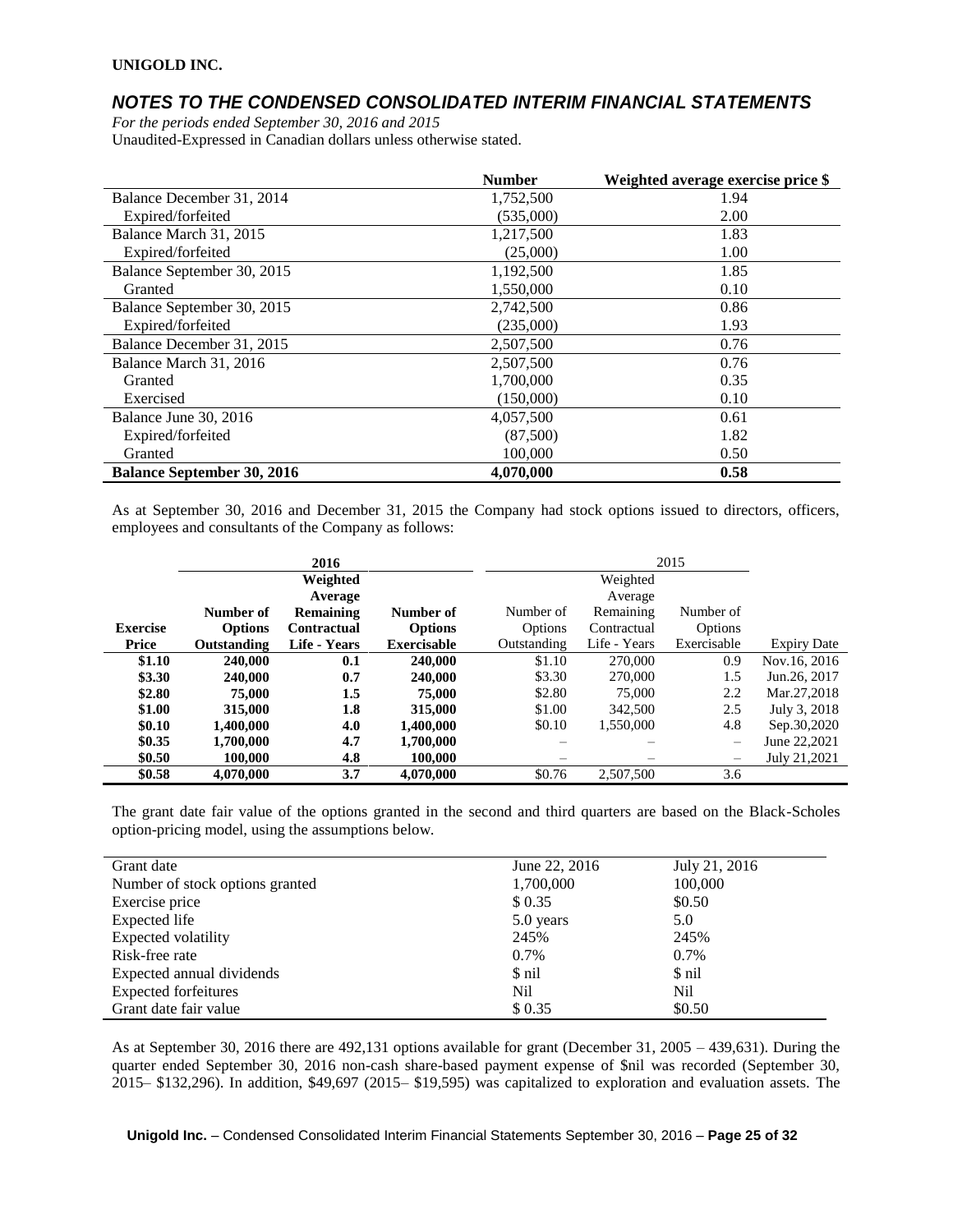### *NOTES TO THE CONDENSED CONSOLIDATED INTERIM FINANCIAL STATEMENTS*

*For the periods ended September 30, 2016 and 2015* Unaudited-Expressed in Canadian dollars unless otherwise stated.

weighted average exercise price of stock options exercisable as at September 30, 2016 is \$0.58 (December 31, 2015  $-$  \$0.76).

## *10. Net Loss per Share*

For the three and nine months ended September 30, 2016 and 2015 the outstanding stock options and warrants were not included in the computation of the diluted net loss per share because the effect was anti-dilutive.

|                                                                                                                                  | Three months ended<br>September 30,    |                                         | Nine months ended                       | September 30,                           |
|----------------------------------------------------------------------------------------------------------------------------------|----------------------------------------|-----------------------------------------|-----------------------------------------|-----------------------------------------|
|                                                                                                                                  | 2016                                   | 2015                                    | 2016                                    | 2015                                    |
| Loss attributable to shareholders<br>Weighted average number of shares<br>Basic loss per share                                   | \$(140,204)<br>45,621,309<br>\$ (0.00) | \$ (308, 542)<br>29,471,309<br>\$(0.01) | \$ (968,741)<br>36,997,221<br>\$ (0.03) | \$ (664,992)<br>26,183,397<br>\$ (0.03) |
| Incremental shares on assumed exercise<br>of options and warrants<br>Weighted average number of shares<br>Diluted loss per share | 45,621,309<br>\$ (0.00)                | 29,471,309<br>\$(0.01)                  | 36,997,221<br>\$ (0.03)                 | 29, 183, 397<br>\$ (0.03)               |

# *11. Compensation*

The compensation expense of the Company was as follows:

|                             | Three months ended<br>September 30, |           | Nine months ended<br>September 30, |           |
|-----------------------------|-------------------------------------|-----------|------------------------------------|-----------|
|                             |                                     |           |                                    |           |
|                             | 2016                                | 2015      | 2016                               | 2015      |
|                             |                                     |           |                                    |           |
| Salaries and non-wage costs | \$39,941                            | \$ 87,987 | \$167,472                          | \$203,991 |
| Directors' fees             | 30,000                              | 25,000    | 90,000                             | 75,000    |
| Share-based payment         |                                     | 132,269   | 487,034                            | 132,269   |
|                             | \$69,941                            | \$245,256 | \$744,506                          | \$411,260 |

### *12. Related Party Transactions*

The Company's related parties as defined by IAS 24, *Related Party Disclosures*, include the Company's subsidiaries (*Note 1*), the Board of Directors, close family members and enterprises that are controlled by these individuals and key management as well as certain persons performing similar functions.

The remuneration of directors and key management of the Company was as follows.

|                          | Three months ended<br>September 30, |           |               | Nine months ended |  |
|--------------------------|-------------------------------------|-----------|---------------|-------------------|--|
|                          |                                     |           | September 30, |                   |  |
|                          | 2016                                | 2015      | 2016          | 2015              |  |
| Aggregate compensation   | \$192,850                           | \$96,850  | \$417,250     | \$267,924         |  |
| Share-based compensation |                                     | 53.889    | 574,000       | 53.889            |  |
|                          | \$192,850                           | \$150,739 | \$991,250     | \$321,813         |  |

Included in the accounts for the periods ended September 30, 2016 and 2015 are payments made to officers, directors and corporations under the control or significant influence of officers and directors of the Company as follows: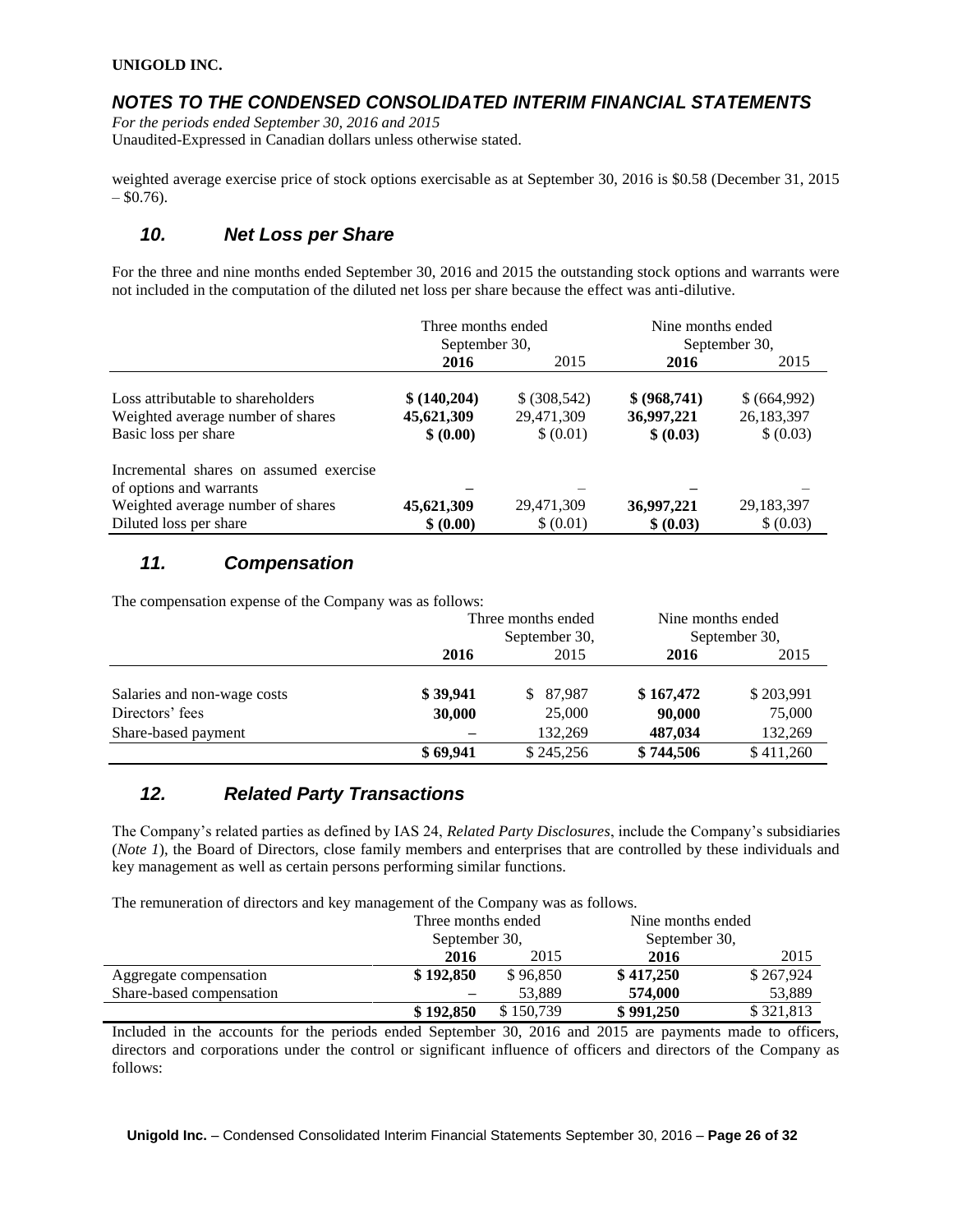### *NOTES TO THE CONDENSED CONSOLIDATED INTERIM FINANCIAL STATEMENTS*

*For the periods ended September 30, 2016 and 2015* Unaudited-Expressed in Canadian dollars unless otherwise stated.

|                                              | Three months ended |          | Nine months ended |           |
|----------------------------------------------|--------------------|----------|-------------------|-----------|
|                                              | September 30,      |          | September 30,     |           |
|                                              | 2016               | 2015     | 2016              | 2015      |
| Management services fees paid to             |                    |          |                   |           |
| corporations controlled by or under          |                    |          |                   |           |
| significant influence of an officer of the   |                    |          |                   |           |
| Company                                      | \$39,475           | \$3.000  | \$173,075         | \$11,000  |
| Professional fees paid to officers or former |                    |          |                   |           |
| officers                                     | 123,375            | 68,850   | 154,175           | 180,100   |
|                                              | \$162,850          | \$71.850 | \$327,250         | \$191,100 |

These transactions were in the normal course of operations.

### *13. Supplemental Information Pertaining to Cash Flows*

|                                              | Nine months ended September 30, |        |         |
|----------------------------------------------|---------------------------------|--------|---------|
|                                              |                                 | 2016   | 2015    |
| Income taxes paid                            |                                 |        |         |
| Change in accrued exploration and evaluation |                                 |        |         |
| assets                                       |                                 | 69.752 | 823     |
| Amortization included in exploration and     |                                 |        |         |
| evaluation assets ( <i>Note</i> $6,7$ )      | 107,797                         |        | 141,127 |
| Share-based payments charged to exploration  |                                 |        |         |
| and evaluation assets (Note 7)               | 154,062                         |        | 19.595  |

# *14. Financial Risk Management*

The Company's risk exposures and the impact on the Company's financial instruments are summarized below. There have been no changes in the risks, objectives, policies and procedures from the previous period.

### **(a) Credit risk**

Credit risk is the risk of loss associated with a counterparty's inability to fulfill its payment obligations. The Company's credit risk is primarily attributable to cash and other receivables.

Cash is held with a reputable Canadian financial institution, from which management believes the risk of loss to be minimal.

Financial instruments included in other receivables consist of sales tax due from the Government of Canada. Other receivables are in good standing as of September 30, 2016. Management believes that the credit risk concentration with respect to financial instruments included in other receivables is minimal.

### **(b) Liquidity risk**

The Company has in place a planning and budgeting process to help determine the funds required to support the Company's normal operating requirements on an ongoing basis and its capital, administrative, and exploration and evaluation expenditures. The Company ensures that there are sufficient funds to meet its short-term requirements, taking into account its anticipated cash flows from operations and its holdings of cash and cash equivalents.

As at September 30, 2016, the Company has working capital of \$3,294,095 (December 31, 2015 – \$473,967). The Company's ability to meet its financial obligations is dependent upon securing financing.

**Unigold Inc.** – Condensed Consolidated Interim Financial Statements September 30, 2016 – **Page 27 of 32**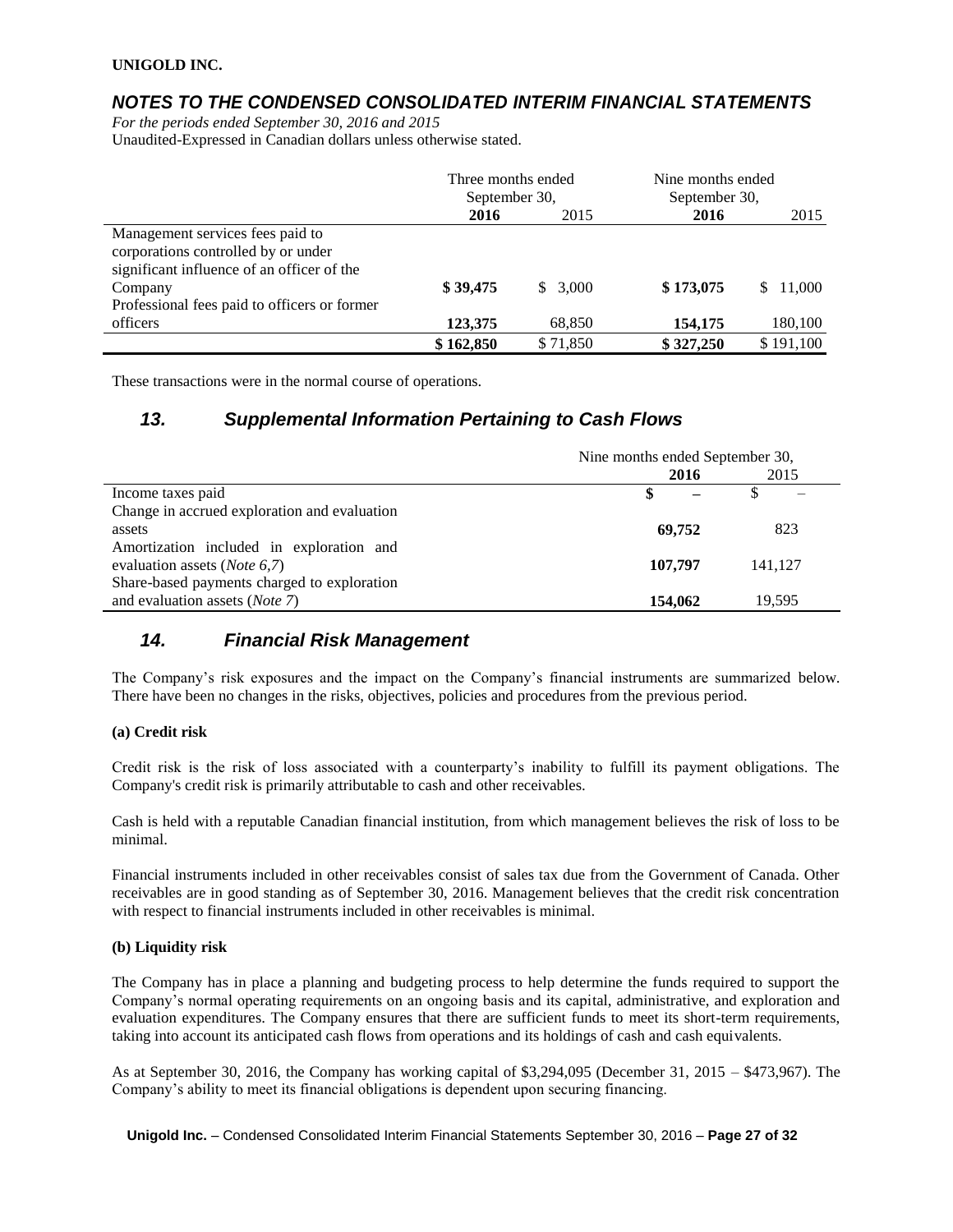### *NOTES TO THE CONDENSED CONSOLIDATED INTERIM FINANCIAL STATEMENTS*

*For the periods ended September 30, 2016 and 2015* Unaudited-Expressed in Canadian dollars unless otherwise stated.

As of September 30, 2016, the Company has a cash balance of \$3,352,460 (December 31, 2015 – \$596,348) to settle current accounts payable and accrued liabilities of \$124,280 (December 31, 2015 – \$154,932). The Company's other current assets consist of other receivables of \$10,955 (December 31, 2015 – \$8,608) and other financial assets and prepaids of \$54,960 (December 31, 2015 – \$23,943). See also *Note 2* – Going Concern.

#### **(c) Market risk**

At the present time, the Company does not hold any interest in a mining property that is in production. The Company's viability and potential success depends on its ability to develop, exploit, and generate revenue from the development of mineral deposits. Revenue, cash flow, and profits from any future mining operations in which the Company is involved will be influenced by precious and/or base metal prices and by the relationship of such prices to production costs. Such prices can fluctuate widely and are affected by numerous factors beyond the Company's control.

#### **(d) Foreign exchange risk**

The Company's financings are in Canadian dollars. Certain of the Company's transactions with its subsidiary, Unigold Dominicana, S.R.L. are incurred in foreign currencies and are therefore subject to gains or losses due to fluctuations in exchange rates. The Company is therefore subject to foreign exchange risk. As at September 30, 2016, the Company had cash balances of \$50,571 (December 31, 2015 – \$14,713) in United States dollars. U.S. \$ accounts payable as at September 30, 2016 were U.S. \$nil (December 31, 2015 – U.S. \$nil).

Sensitivity to a plus or minus 5% change in the foreign exchange rate would not have resulted in a significant fluctuation in the loss for the period ended September 30, 2016. The Company does not undertake currency-hedging activities to mitigate its foreign currency risk.

#### **(e) Interest rate risk**

Interest rate risk is the risk that the fair value of future cash flows of a financial instrument will fluctuate because of changes in market interest rates. The Company's current policy is to earn interest on bank balances that approximate rates available from investment-grade short-term deposit certificates issued by its financial institutions. The Company periodically monitors the investments it makes and is satisfied with the creditworthiness of its financial institutions. As of September 30, 2016, interest rate risk is minimal since the Company has no interest-bearing debt instruments.

A sensitivity analysis has determined that an interest rate fluctuation of 5% in interest rates would not have resulted in significant fluctuation in the interest income during the period ended September 30, 2016.

#### **(f) Fair value of financial assets and liabilities**

Fair value estimates are made at the statement of financial position date based on relevant market information and information about the financial instrument. These estimates are subjective in nature and involve uncertainties in significant matters of judgment and therefore cannot be determined with precision. Changes in assumptions could significantly affect these estimates.

The book values of cash, other receivables, other financial assets, and accounts payable and accrued liabilities, approximate their respective fair values due to the short-term nature of these instruments.

The following is a summary of the Company's financial instruments: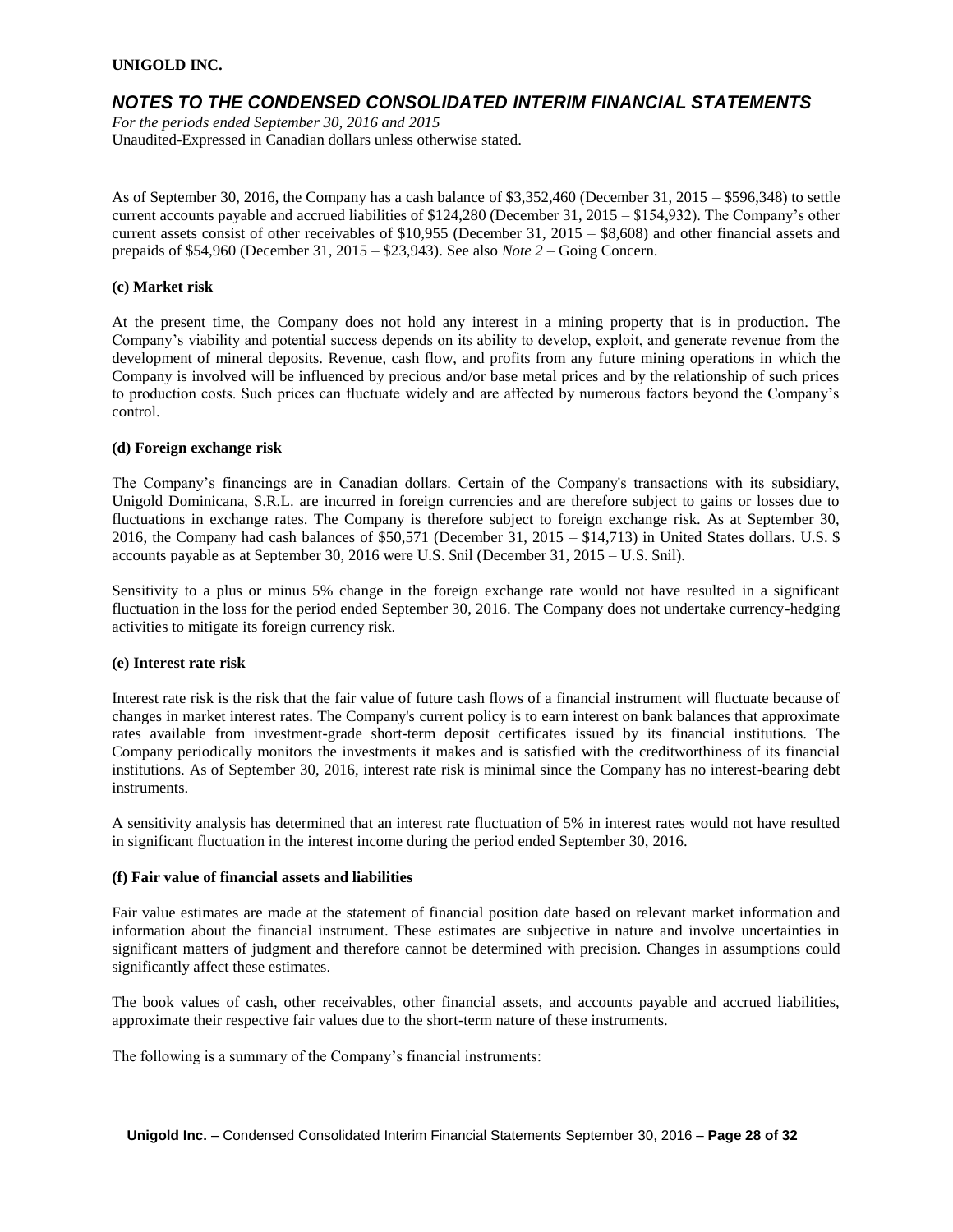## *NOTES TO THE CONDENSED CONSOLIDATED INTERIM FINANCIAL STATEMENTS*

*For the periods ended September 30, 2016 and 2015* Unaudited-Expressed in Canadian dollars unless otherwise stated.

|                                          | As at | <b>September 30, 2016</b> |             | December 31, 2015 |           |
|------------------------------------------|-------|---------------------------|-------------|-------------------|-----------|
|                                          |       | <b>Carrying</b>           | Fair        | Carrying          | Fair      |
|                                          |       | Amount                    | Value       | Amount            | Value     |
|                                          |       |                           |             |                   |           |
| Cash                                     |       | \$3,352,460               | \$3,352,460 | \$596,348         | \$596,348 |
| Other receivables                        |       | 10.955                    | 10.955      | 8.608             | 8,608     |
| Accounts payable and accrued liabilities |       | 124,280                   | 124,280     | 154.932           | 154,,932  |

# *15. Capital Risk Management*

The Company considers its capital structure to consist of equity attributable to shareholders of the Company which at September 30, 2016 was \$42,633,477 (December 31, 2015 – \$38,600,564). The Company manages its capital structure and makes adjustments to it, in order to have the funds available to support its exploration and operations activities.

The Company's objective when managing capital is to safeguard the Company's ability to continue as a going concern in order to pursue the exploration of its exploration properties and maximize shareholder returns. The Company satisfies its capital requirements through careful management of its cash resources and by utilizing its existing credit facility or equity issues, as necessary, based on the prevalent economic conditions of both the industry and the capital markets and the underlying risk characteristics of the related assets. Management reviews its capital management approach on an ongoing basis. The Company and its subsidiaries are not subject to externally imposed capital requirements.

### *16. Commitments and Contingencies*

### **(a) Legal proceedings**

The Company and its entities are party to certain legal proceedings arising in the ordinary course of business. In the opinion of management, there are no current legal proceedings or other claims outstanding, which, on final disposition, could have a material adverse effect on the financial position of the Company.

### **(b) Environmental matters**

The Company has operated in the mineral exploration industry in the Dominican Republic for many years. The enforcement of environmental regulation in the Dominican Republic is evolving and the enforcement posture of government authorities is continually being reconsidered. The Company periodically evaluates its obligations under environmental regulations.

The Company's exploration activities are subject to various federal, provincial and international laws and regulations governing the protection of the environment. These laws and regulations are continually changing and generally becoming more restrictive. The Company conducts its operations so to protect public health and the environment and believes its operations are materially in compliance with all applicable laws and regulations. The Company has made, and expects to make in the future, expenditures to comply with such laws and regulations.

### **(c) Guarantees**

The Company has no guarantees outstanding.

### **(d) Contingencies**

The Company is a party to certain contracts. These contracts contain clauses requiring that \$22,500 be paid on termination for other than cause. As the likelihood of these events taking place is not determinable, the contingent payments have not been reflected in these consolidated financial statements.

### **(e) Operating contractual obligations**

Minimum contractual payments over the next five years are estimated as follows:

**Unigold Inc.** – Condensed Consolidated Interim Financial Statements September 30, 2016 – **Page 29 of 32**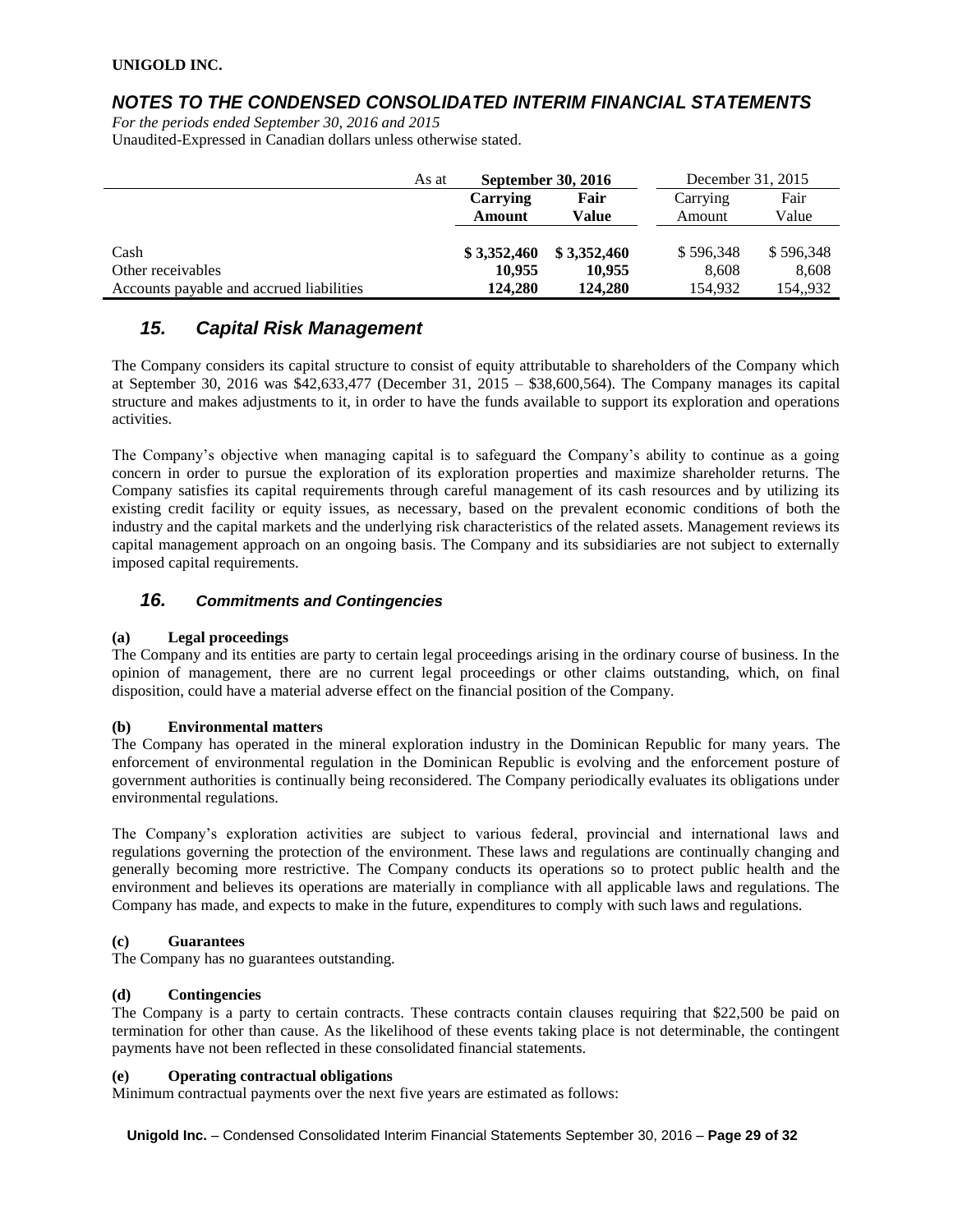# *NOTES TO THE CONDENSED CONSOLIDATED INTERIM FINANCIAL STATEMENTS*

*For the periods ended September 30, 2016 and 2015* Unaudited-Expressed in Canadian dollars unless otherwise stated.

| Year            | Total     | 2016      | 2017       | 2018                     | 2019 | 2020 |
|-----------------|-----------|-----------|------------|--------------------------|------|------|
| Office lease    | 2,000     | 2.000     | –          |                          |      | ω    |
| <b>Services</b> | 400,000   | 399,000   | 000.1      | $\overline{\phantom{0}}$ | -    |      |
|                 | \$402,000 | \$401,000 | 000,1<br>ഄ |                          | —    | —    |

The Company has entered into leases for office premises. The leases have an average life of three months (December 31, 2015 – one year) with renewal terms at the option of the lessee at lease payments based on market prices at the time of renewal. There are no restrictions placed upon the lessee by entering into these leases. Payments recognized as an expense were as follows:

| Period ended September<br>30. | 2016  | 2015            |
|-------------------------------|-------|-----------------|
| Lease                         | '.861 | 30 <sub>0</sub> |
| payments                      | ۱D    | ຼ               |

Non-cancellable operating lease commitments:

|                                             | As at | <b>September 30, 2016</b> | December 31, 2015 |
|---------------------------------------------|-------|---------------------------|-------------------|
| Within one year                             |       | \$2.000                   | \$6,000           |
| After one year but not more than five years |       | _                         |                   |
| More than five years                        |       |                           |                   |

### **(f) 2013 Private Placement**

In connection with the 2013 private placement, an investment agreement was signed which gives the International Finance Corporation ("IFC") the following rights:

(i) Participation Right: As long as IFC holds Unigold shares equal to at least 2% of the issued and outstanding Unigold shares on a non-diluted basis, IFC will have the right to participate in future equity financings by Unigold on a pro rata basis to its non-diluted shareholding at the applicable time.

### **(g) 2015 Private Placement**

In connection with the 2015 private placement, an investment agreement was signed which gives Osisko Gold Royalties Ltd. ("Osisko") the following rights:

(i) Participation Right: As long as Osisko holds Unigold shares equal to at least 10% of the issued and outstanding Unigold shares on a non-diluted basis, Osisko will have the right to participate in future equity financings by Unigold on a pro rata basis to its non-diluted shareholding at the applicable time.

(ii) Nomination Right: As long as Osisko holds Unigold shares equal to at least 10% of the issued and outstanding Unigold Shares on a non-diluted basis, Osisko will be entitled to nominate the greater of: (a) two (2) nominees, and (b) the number of nominees obtained by multiplying Osisko's percentage ownership of Unigold Shares (on a nondiluted basis) by the number of directors Unigold's management slate of nominees proposed to the Board (fractional numbers being rounded down to the nearest whole number) at any meeting of shareholders of Unigold.

(iii) Royalty Option: Osisko will be granted an option to purchase a 2% net smelter return ("NSR") royalty on Unigold's Neita property for a consideration of \$2,000,000, exercisable 90 days following the delivery of a feasibility study. Once exercised, Unigold will have the right to repurchase a 1% NSR (being 50% of the 2% NSR held by Osisko) for \$1,000,000 until 90 days following the achievement of commercial production.

(iv) Royalty/Stream Right: As long as Osisko holds Unigold Shares equal to at least 10% of the issued and outstanding Unigold Shares on a non-diluted basis, Osisko will have the right of first refusal over any royalty, stream, forward, off-take, gold loan or other agreement involving the sale of a similar interest in products from properties of Unigold that Unigold proposes to enter into from time to time. In the event that Osisko does not exercise its right of first refusal, Unigold may thereafter offer such right to a third party on terms no more favourable to such third party than those offered to Osisko.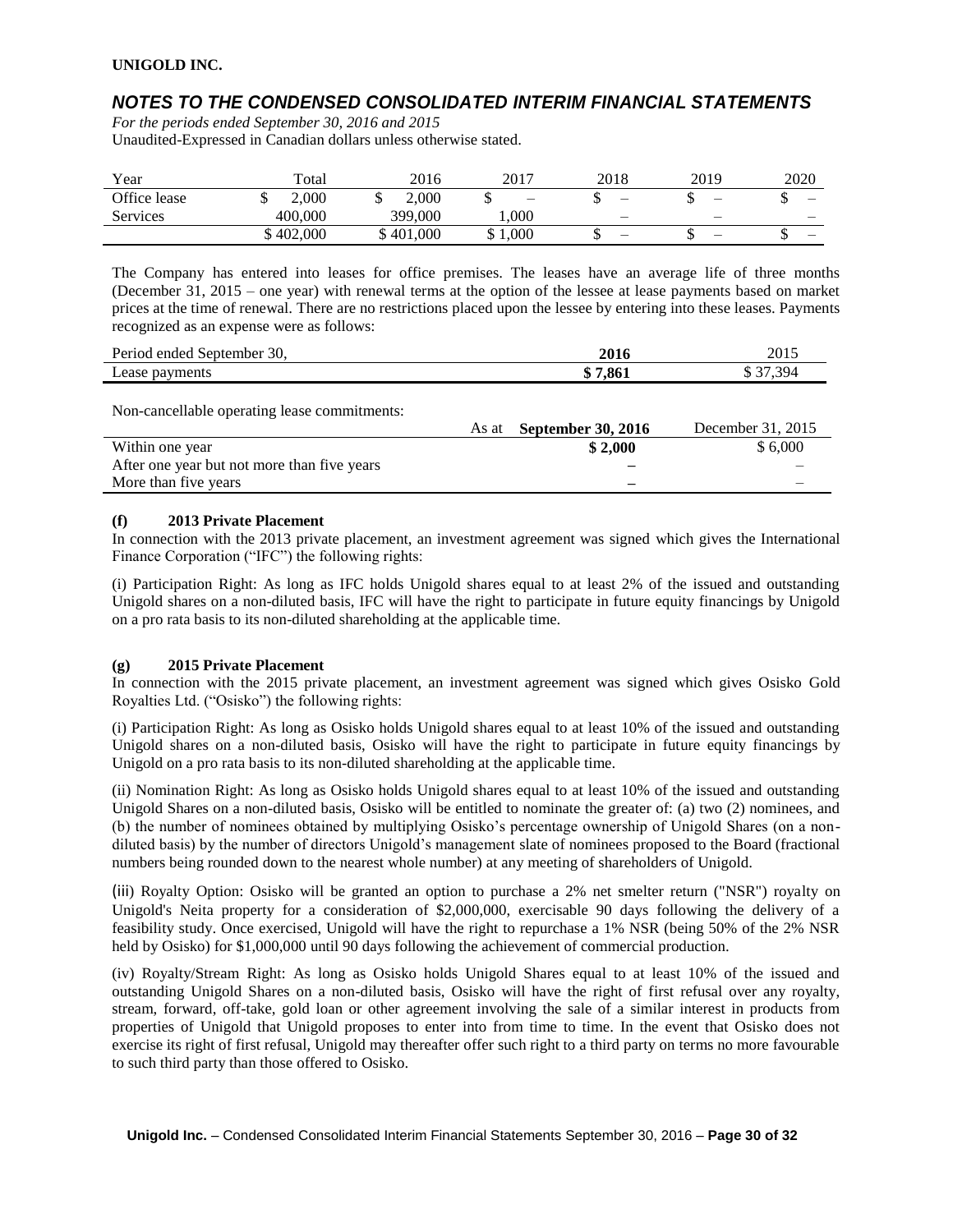### *NOTES TO THE CONDENSED CONSOLIDATED INTERIM FINANCIAL STATEMENTS*

*For the periods ended September 30, 2016 and 2015* Unaudited-Expressed in Canadian dollars unless otherwise stated.

### *17. Segmented Information*

The Company's only activity is mineral exploration and evaluation. All of the Company's land, vehicles, field equipment, and camp and buildings (see *Note 6*) are physically located in the Dominican Republic. All of the Company's exploration and evaluation activities referred to in *Note 7* relate to properties in the Dominican Republic.

|                      | As at and for the period ended September 30, 2016 |                 |              |  |  |
|----------------------|---------------------------------------------------|-----------------|--------------|--|--|
|                      | Dominican                                         |                 |              |  |  |
|                      | Canada                                            | <b>Republic</b> | <b>Total</b> |  |  |
| Assets               | \$3,251,541                                       | \$39,509,047    | \$42,760,588 |  |  |
| Liabilities          | 84,472                                            | 39,808          | 124,280      |  |  |
| Amortization expense | (798)                                             |                 | (798)        |  |  |
| Investment income    | 12,677                                            | 21              | 12,698       |  |  |
| Financing expense    |                                                   |                 |              |  |  |
| Other expenses       | (951, 280)                                        | (29,361)        | (980, 641)   |  |  |

|                      | As at and for the year ended December 31, 2015 |              |              |  |  |
|----------------------|------------------------------------------------|--------------|--------------|--|--|
|                      | Dominican                                      |              |              |  |  |
|                      | Canada                                         | Republic     | Total        |  |  |
| Assets               | \$536,119                                      | \$38,222,208 | \$38,758,327 |  |  |
| Liabilities          | 144,582                                        | 10,350       | 154,932      |  |  |
| Amortization expense | (2,610)                                        |              | (2,610)      |  |  |
| Investment income    | 1,946                                          | 16           | 1,962        |  |  |
| Financing expense    |                                                |              |              |  |  |
| Other expenses       | (660.094)                                      | (4,250)      | (664,344)    |  |  |